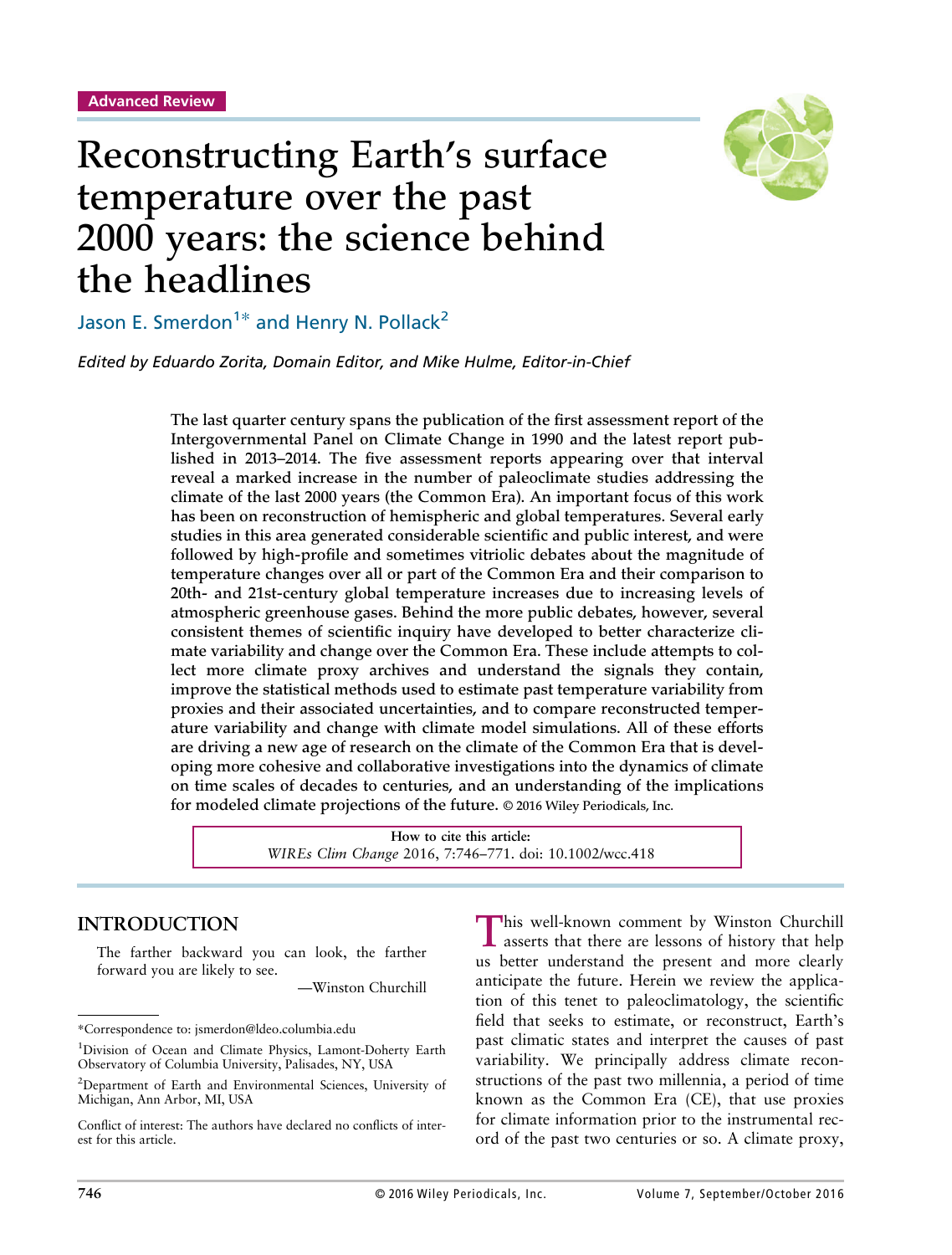by definition, is a surrogate for an instrumental observation such as temperature, precipitation, or solar irradiance. Proxies are selected principally on the basis of their sensitivity to changes in target quantities, their geographic distribution, and their temporal range and resolution. Each proxy is nevertheless an imperfect representation of past climate, a reality that is central to ongoing efforts to improve proxy acquisition, interpretation, and application for a better understanding of past and, consequently, future climate variability and change.

Our focus in this review is specifically on hemispheric and global temperature reconstructions of parts or all of the CE as they have developed and evolved over the past quarter century. This interval corresponds to the period of time in which the five assessment reports of the Intergovernmental Panel on Climate Change (IPCC) have appeared: 1990, 1995, 2001, 2007, and 2013–2014.<sup>1-5</sup> Earlier scientific reviews related to this topic $6-11$  were all published before the 2013–2014 report. While these previous reviews provide insightful surveys and discussions about the state of the field at different points over the course of the IPCC publications, they are not structured in a chronological arc. A partial exception is the perspectives piece on high-resolution paleoclimatology offered by Frank et al.,<sup>10</sup> which does provide a short chronological description of the 1990, 2001, and 2007 IPCC reports. In contrast, we specifically structure this review chronologically in order to place developments in the context of an evolving scientific understanding, one often overshadowed by the sometimes vitriolic exchanges outside the pages of scientific journals.

# **EMERGING INTEREST AND UNDERSTANDING**

The past quarter century has seen a dramatic growth of interest in paleoclimate generally, as questions about abrupt climate change, past climate responses to elevated levels of atmospheric  $CO<sub>2</sub>$ , and internal climate variability, all have become relevant for understanding anthropogenic influences on the climate system. With regard to the CE specifically, climate scientists have grappled with the question of whether observed climate changes in the 20th and 21st centuries have been a significant departure from conditions of the last several millennia, or whether these changes were simply the most recent of perhaps many similar events in the past. The separation of forced versus internal climate variability therefore has been an important motivation within the field, with implications for how each contribute to decadal-to-centennial variability and ultimately to future climate change.

The growth of interest in paleoclimatic information is reflected in the five IPCC assessment reports. Table 1 summarizes the number of pages in each of the reports devoted to paleoclimate, and the number of literature citations found in those pages. While this growth has been significant, interest in paleoclimate of course precedes the first IPCC report. It can be traced back at least to the 18th century when naturalists, geographers, and geologists began to piece together the history of the ice ages in Europe.<sup>12</sup> A more relevant example for the CE is the study of dendrochronology, a field with scientific roots going back centuries, but with more formal development beginning in the early 20th century. Andrew Ellicott Douglass (1867–1962), an astronomer, established the pioneering Laboratory of Tree Ring Research (LTRR) at the University of Arizona in the first part of the 20th century, with the motivation of using tree-ring records to study sunspot cycles.<sup>13</sup> Near the middle of the 20th century, Harold Fritts, a botanist, worked as an LTRR scientist to develop the specific field of dendroclimatology more formally<sup>13</sup>; he pioneered the application of statistical methods for calibrating tree-ring networks that still serve as the basis of many modern techniques in

**TABLE 1** | Indicators of Growing Representation of Paleoclimate in the IPCC Assessment Reports

| Assessment<br>Report | Number of Paleoclimate Pages<br>(Numbers in Parentheses Are<br>Exclusive of Reference Pages) | Number of Paleoclimate<br><b>Citations</b> | Percentage of Paleoclimate Pages<br>(Including Reference Pages) in the<br>Complete WG1 Section of the AR |
|----------------------|----------------------------------------------------------------------------------------------|--------------------------------------------|----------------------------------------------------------------------------------------------------------|
| AR1 (1990)           | ~1                                                                                           | ~10                                        | ~1.4                                                                                                     |
| AR2 (1995)           | $\sim$ 7                                                                                     | ~100                                       | ~1.4                                                                                                     |
| AR3 (2001)           | ~12                                                                                          | ~250                                       | ~1.4                                                                                                     |
| AR4 (2007)           | 65 (51)                                                                                      | 609                                        | 6.5                                                                                                      |
| AR5 (2013)           | 82 (62)                                                                                      | 1014                                       | 5.3                                                                                                      |

The approximate numbers shown for Assessment Reports 1, 2, and 3 arise because in those reports paleoclimate was embedded within a broader discussion of observational changes in the climate system over all timescales. Paleoclimate was addressed a in separate chapter in AR4 and AR5.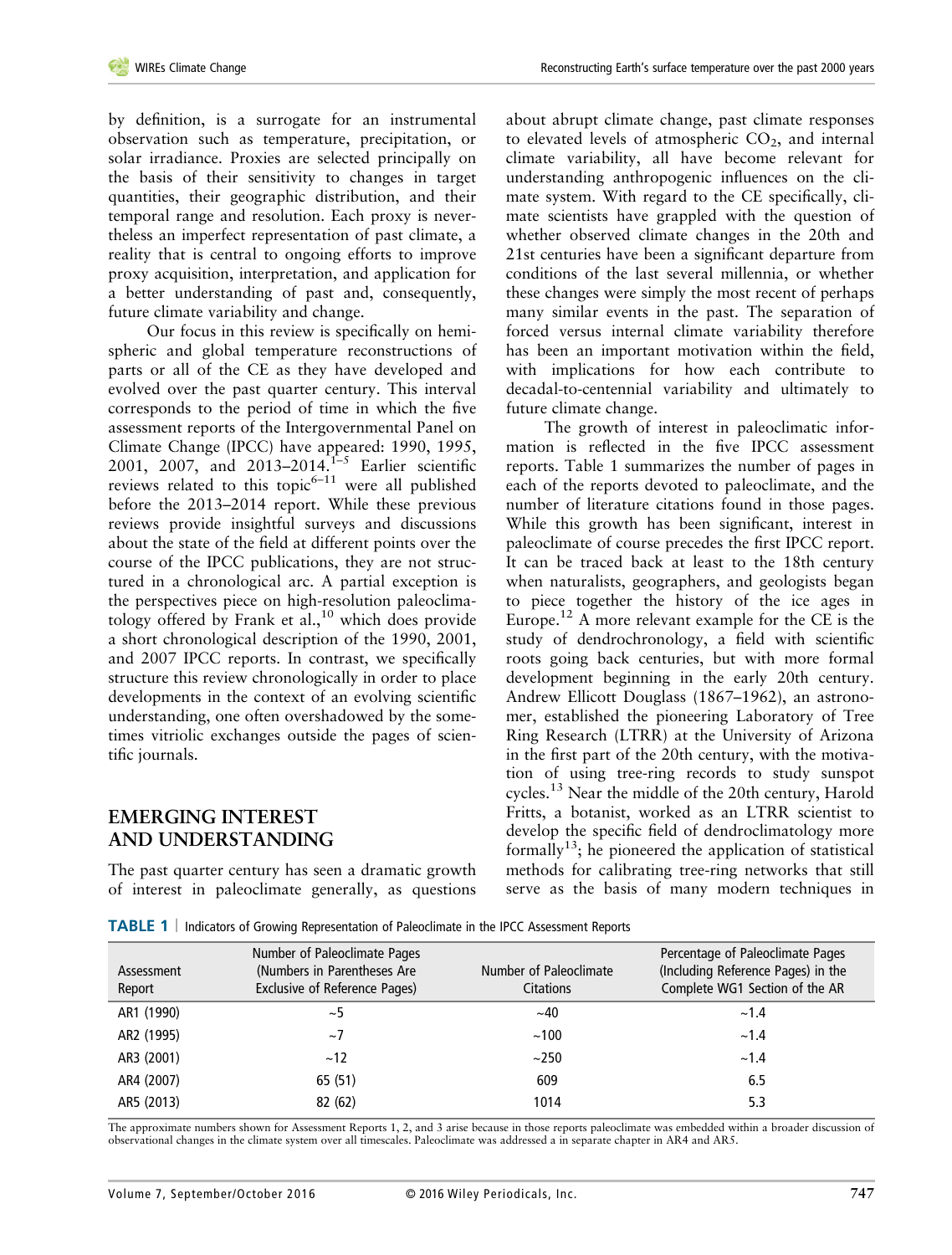**Advanced Review** wires.wiley.com/climatechange

dendroclimatology, and in many multiproxy reconstruction efforts as well.<sup>14,15</sup> Similarly, the modern use of multiproxy methods that combine different types of proxies as estimates of past hemispheric and global temperature variability was rooted in studies prior to the IPCC reports. The first quantitative reconstructions spanning a portion of the last millennium were performed for Northern Hemisphere (NH) temperatures from a multiproxy network and published in the late  $1970s$ ,  $16,17$  Tree-rings would later be used in the late 1980s to further advance the quantitative effort to produce estimates of NH temperature variability over the CE using climate proxies.<sup>18</sup> These examples by no means provide a comprehensive list of paleoclimate efforts prior to the first IPCC report, but stand as a few important highlights from a field that is rooted in well over a century of scientific thought and research.

One conclusion that came from research prior to the first IPCC report was that significant spatiotemporal paleoclimatic 'events' over the CE had existed, including the Medieval Climate Anomaly (MCA, also known as the Medieval Warm Period; ca. 800–1300 years CE), the Little Ice Age (LIA; ca. 1300–1850 years CE), and the Roman Warm Period (ca. 250 BCE–400 CE). Each event was expressed in space and time by an array of historical temperature, precipitation, and documentary records, mostly from Europe, and various individual climate proxy records, such as annually resolved tree-rings and glacier records (for popular accounts of the LIA and MCA, see Refs 19 and 20). Estimates of the timing and geographic expression of these 'events' were quite variable, and led to debates on whether they were regional, hemispheric or global in extent.

Both the MCA and LIA appear in Figure 1(a), a semi-quantitative temperature reconstruction published in the first IPCC Assessment Report (AR1*<sup>a</sup>* ) and focused principally on temporal rather than spatial variability. The caption of the figure as it appeared in AR1 stated that it was a *schematic* diagram of *global* temperature variation over the last thousand years, with the dashed line nominally representing mean conditions near the beginning of the 20th century. The vertical axis shows the magnitude of the climate anomaly, residing well within a  $1.5^{\circ}$ C range. Notably, there was no source identified for this figure, and various authors have since pursued possible provenances. It is now widely agreed<sup>9</sup> that this figure had its origins in a 1965 paper,  $27$ based in part on the long-term Central England temperature record, $^{28}$  and therefore it is not a global representation, contrary to the figure caption for the schematic in AR1. Note that we present the figure as

drafted in AR1 (some text has been enlarged relative to the original figure), which included a temperature scale on the vertical axis, despite contrary reporting in previous reviews.<sup>9,10</sup>

Modest advances beyond the schematic representation in Figure 1(a) appeared in AR2 as seen in Figure 1(b). This six-century NH temperature reconstruction of decadal averages was carefully qualified as representing only summer averages over regions of Europe, Asia, and North America. The reconstruction was nevertheless a multiproxy effort employing historical documentary sources, tree-ring widths and densities, instrumental records, and glacial melt records. AR2 also included the initial recognition of geo-thermometry (subsurface temperatures measured in terrestrial boreholes) as a new source of information about the ground surface temperature (GST) history of a region. Reconstructed GST histories, by the time of AR3, would play a significant role in the debates that would develop around proxy spectral fidelity.

Between AR2 and AR3, an important transition in reconstruction methodology occurred: the development of more quantitative techniques for using multiproxy networks for reconstruction, and for estimating their accompanying uncertainty. Such reconstructions became fully quantitative, and recognized the temporal and spatial variability, and uncertainties, of the individual proxies. In the closing years of the 20th century a few 'new era' reconstructions appeared, $22-25$  based principally on seasonally or annually resolved proxies, and all were represented in AR3 (Figure 1(c)). Mann et al.<sup>23</sup> (hereafter MBH98) presented an annually resolved and spatially gridded reconstruction of global temperature variability over the past 600 years, and also presented correlations of the NH annual mean temperature time series with possible forcing factors, both natural and anthropogenic, that revealed an increasing dominance of greenhouse gas forcing in the 20th century. Mann et al. $^{24}$  (hereafter MBH99) was an outgrowth of MBH98 by the same authors in the following year, which extended and analyzed reconstructed NH mean temperatures and their uncertainties over the full past millennium. It was this reconstruction that famously became known as the Hockey Stick, so named because the graph displayed 900 years of slowly declining surface temperatures over the last millennium (seen as the shaft of the hockey stick), followed by a sharp rise in the 20th century (the blade).

The methodology and reconstructions that appeared in MBH98 and MBH99 played a particularly influential role in AR3, including a prominent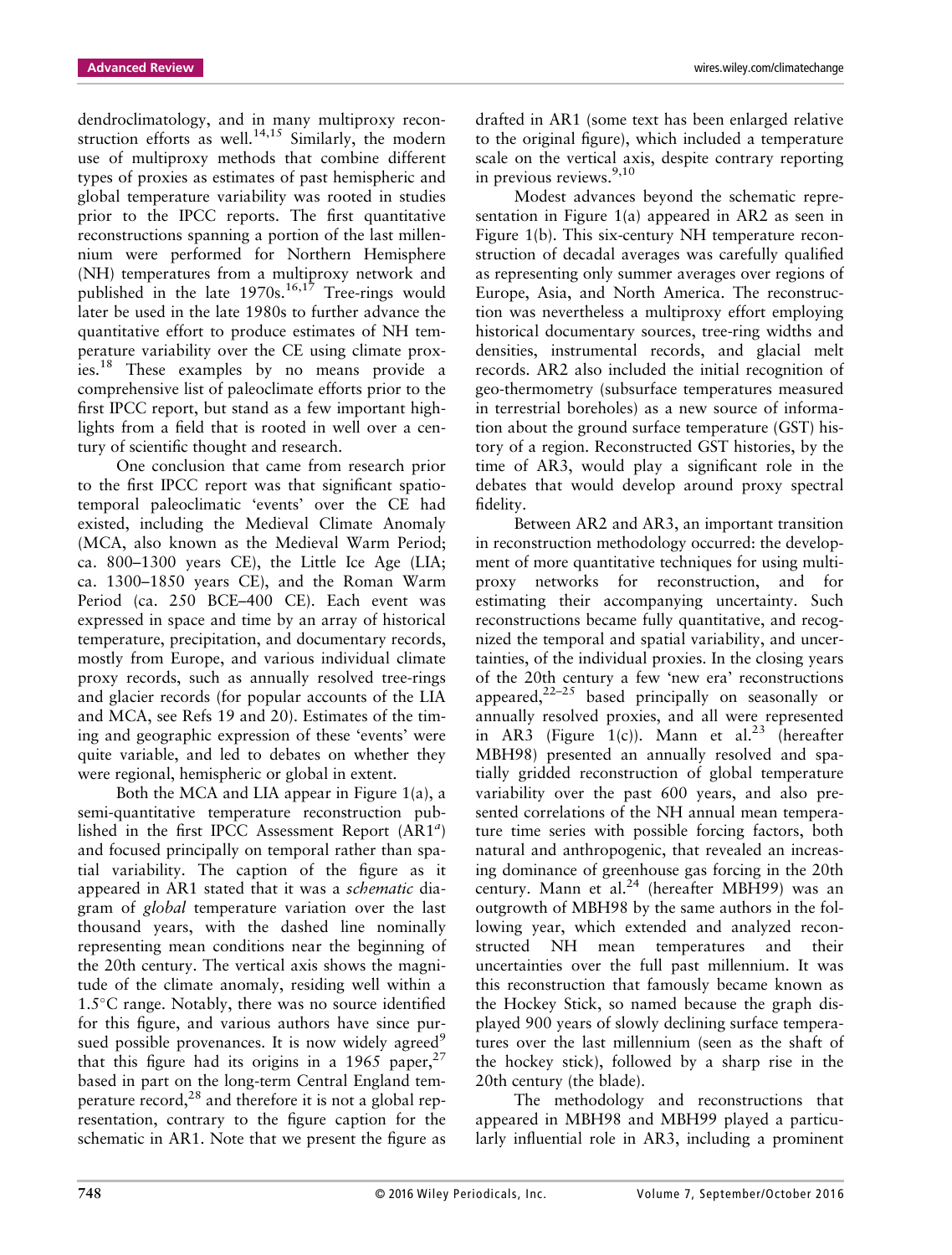

**FIGURE 1** | Legend on next page.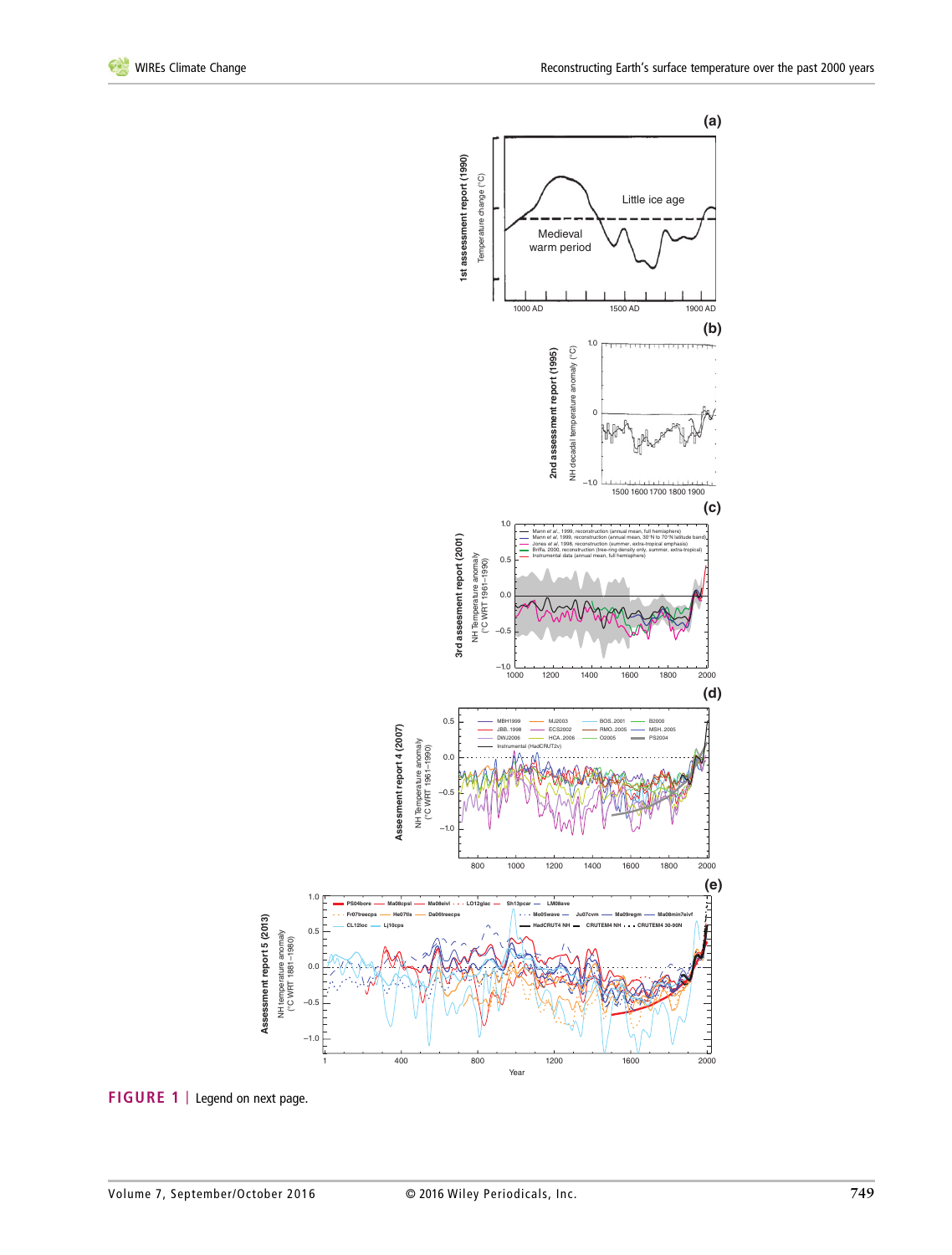**Advanced Review** wires.wiley.com/climatechange

appearance of the MBH99 mean NH temperatures in the AR3 Summary for Policy Makers. The highprofile appearance of the MBH99 reconstruction attracted not only scientific attention, but also widespread coverage in the popular press. Presumably because of this visibility, it excited strong reverberations in non-scientific communities as well. The reverberations arose because the sharp reversal in temperature trends in the 20th century left little room to avoid the conclusion that anthropogenic climate forcings had overtaken natural forcings, and had become the dominant factor driving warming, as concluded in MBH98. Nevertheless, the MBH99 publication itself did not quantify the causal mechanisms of the 20th-century trend relative to the preceding centuries; the only statement by MBH99 relevant to the forcing issue was that the 20th-century warming interrupted a long-term cooling trend associated with astronomical (i.e., natural) forcing.

For those entrenched in the position that all climate change was driven by natural forcings alone, the mere suggestion of an anthropogenic role in 20th-century warming was presumably sufficient to launch an attack on the data and methodology of the Hockey Stick reconstruction. An important focus of such critiques was on replication of the Hockey Stick analysis, and on access to data and computer codes necessary to facilitate replication efforts. These highly public confrontations eventually led to U.- S. Congressional hearings, a U.S. National Academy of Sciences report, $\frac{7}{7}$  unauthorized acquisition and public posting of private e-mail correspondence between scientists, and ultimately litigation. This more public side of the Hockey Stick has been well documented in many venues. $2^{9-32}$  Often lost in the swirling dust of the public tussle, however, is an awareness of the scientific context in which the Hockey Stick evolved, and its role in the array of research on the CE that has appeared in the years since its publication. It is this 'science behind the headlines' that we wish to illuminate in the remainder of this paper.

# **IN SEARCH OF THE MCA AND LIA**

One of the first scientific topics to capture attention around the time of the AR3 publication centered on

**FIGURE 1** Collection of diagrams plotting temperature reconstructions for the Common Era in each of the five IPCC assessment reports. Vertical scaling and horizontal alignment are exactly comparable for panels (c)–(e), while only approximate for panels (a) and (b). As noted in most of the panel descriptions below, the baseline or reference periods for the anomalies in each panel are different: in panel (a) the baseline is not specified, but is approximately the mean near the beginning of the 20th century; in panel (b) the baseline is not specified, but is approximately the mean of the four decades ranging from 1930 to 1960; in panels (c) and (d) the baseline is the mean between 1961 and 1990; in panel (e) the baseline is the mean between 1881 and 1980, approximately 0.2°C below the baseline for panels (c) and (d). For reference, the following panel captions are reproduced as presented in each of the IPCC assessment reports, although some minor editing has been included for clarity and referencing style. (a) Figure 7.1 from Climate Change 1990: The IPCC Scientific Assessment<sup>1</sup>: Schematic diagram of global temperature variations over the last thousand years. The dashed line nominally represents mean conditions near the beginning of the 20th century. (b) Figure 10 (TS) from Climate Change 1995—The Science of Climate Change<sup>2</sup>: Decadal summer temperature index for the Northern Hemisphere,<sup>21</sup> up to 1970–1979. The record is based on the average of 16 proxy summer temperature records from North America, Europe, and East Asia. The smooth line was created using an approximately 50-year Gaussian filter. Recent instrumental data for Northern Hemisphere summer temperature anomalies (over land and ocean) are also plotted (thick line). The instrumental record is probably biased high in the mid-19th century because of exposures differing from current techniques. (c) Figure 2.20 from Climate Change 2001: The Scientific Basis<sup>3</sup>: Comparison of warm-season<sup>22</sup> and annual mean<sup>23,24</sup> multiproxy-based and warm season tree-ring-based<sup>25</sup> millennial Northern Hemisphere temperature reconstructions. The recent instrumental annual mean Northern Hemisphere temperature record to 1999 is shown for comparison. Also shown is an extra-tropical sampling of the Ref 24 temperature pattern reconstructions more directly comparable in its latitudinal sampling of Ref 22. The self-consistently estimated two standard error limits (shaded region) for the smoothed Ref 24 series are shown. The horizontal zero line denotes the 1961–1990 reference period mean temperature. All series were smoothed with a 40-year Hamming-weights lowpass filter, with boundary constraints imposed by padding the series with its mean values during the first and last 25 years. (d) Figure 6.10 (b) from Climate Change 2007: The Physical Science Basis<sup>4</sup>: Records of NH temperature variation during the last 1.3 kyr. Reconstructions using multiple climate proxy records, including three records shown in AR3, and the instrumental temperature record in black. All series have been smoothed with a Gaussian-weighted filter to remove fluctuations on time scales less than 30 years; smoothed values are obtained up to both ends of each record by extending the records with the mean of the adjacent existing values. All temperatures represent anomalies (°C) from the 1961 to 1990 mean. (e) Figure 5.7 (a) from Climate Change 2013: The Physical Science Basis<sup>5</sup>: Reconstructed Northern Hemisphere annual temperatures during the last 2000 years. Individual reconstructions, grouped by color according to their spatial representation (red: land-only all latitudes; orange: land-only extratropical latitudes; light blue: land and sea extratropical latitudes; dark blue: land and sea all latitudes) and instrumental temperatures shown in black (Hadley Centre/ Climatic Research Unit (CRU) gridded surface temperature-4 data set (HadCRUT4) land and sea, and CRU Gridded Dataset of Global Historical Near-Surface Air TEMperature Anomalies Over Land version 4 (CRUTEM4) land-only<sup>26</sup>). All series represent anomalies (°C) from the 1881 to 1980 mean (horizontal dashed line) and have been smoothed with a filter that reduces variations on time scales less than about 50 years.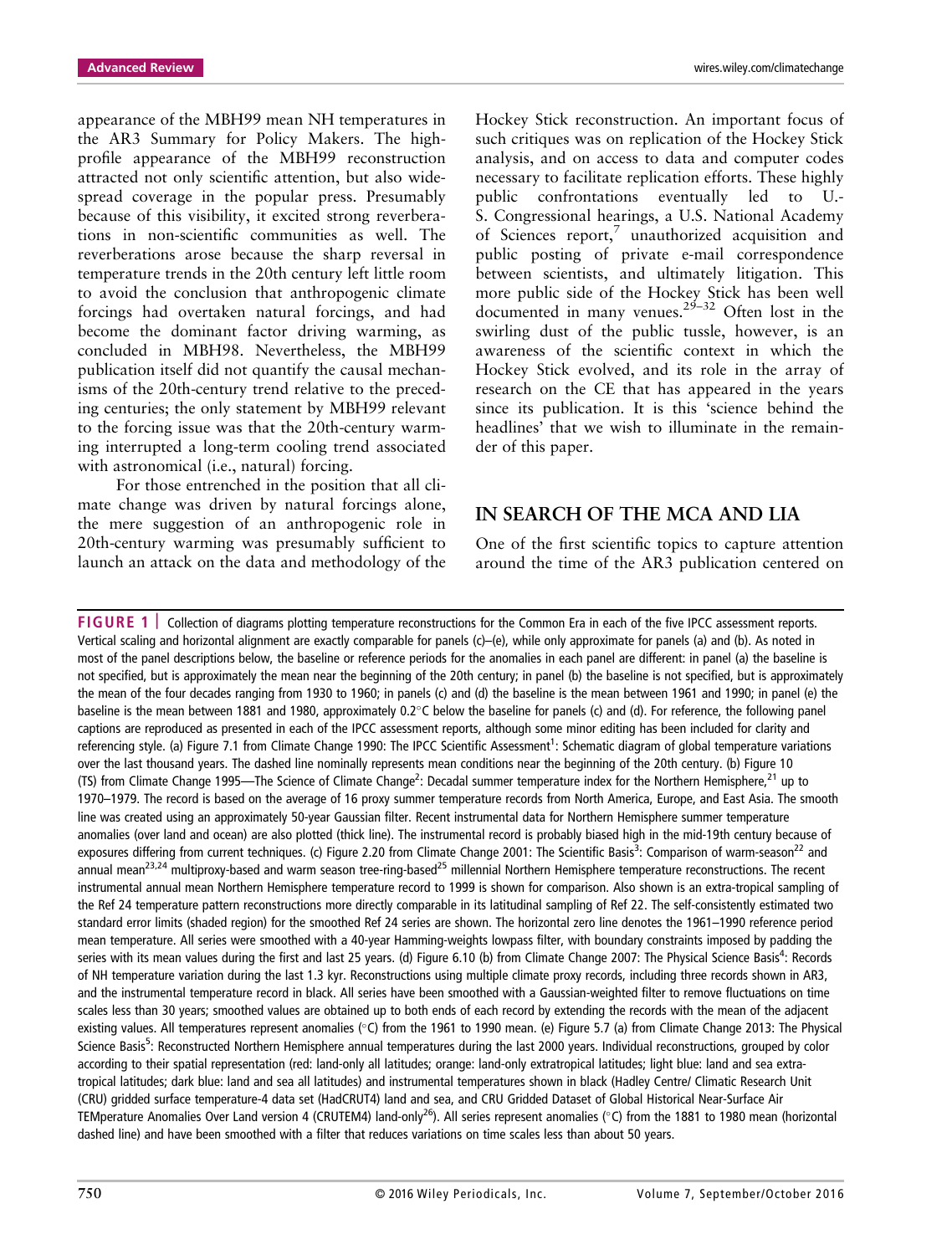the spectral fidelity of various proxies, and on the degree to which the identification, extraction, and preservation of a proxy's full spectral content could be impacted by various data processing techniques. These discussions were motivated in part by questions surrounding the magnitude and spatial extent of the MCA and LIA, questions thoroughly examined in AR3. The high-profile attention focused on the MBH99 reconstruction after the AR3 publication initiated several important scientific debates that stemmed from the fact that the reconstruction did not display a well-defined expression of either the MCA or LIA. Defenders of the MBH99 reconstruction pointed out that these events had been described principally in Europe and parts of North America (in part because those regions had been the areas of most concentrated study) and that the MCA and LIA were likely only regional events with different seasonal expressions. $33$  Such arguments noted that in sampling a broader spatial area and annual (as opposed to seasonal) responses in a multiproxy network, the MBH99 mean annual temperature reconstruction represented hemispheric climatic conditions and thus did not reconstruct enhanced MCA and LIA changes resulting from regional or seasonal biases.8,33,34

Criticisms of the absence of an MCA or LIA in the MBH99 reconstruction tended to focus on whether dendroclimatic records, which comprise the majority of proxies in the MBH99 network, capture decadal-to-centennial temperature variability with robust fidelity. In the context of how well the MBH99 reconstruction represented low-frequency variability, a 2001 commentary by Broecker<sup>35</sup> noted that 'tree-ring records are useful for measuring temperature fluctuations over short time periods but cannot pick up long-term trends because there is no way to establish the long-term evolution in ring thickness were temperatures to have remained constant.' The basis of this criticism is related to a processing step in dendroclimatology known as standardization*<sup>b</sup>* , in which the long-term growth trends associated with individual trees are removed. The principal long-term trend in tree-ring thickness (from thicker to thinner as a tree ages) is associated with the growth of the tree circumference over the lifetime of the tree.<sup>14</sup> In order to focus on the climate-induced variability in a given tree-ring record, this long-term growth trend must be removed. The methods used to separate the trend, however, have the potential to remove information about multidecadal to centennial climate variations also present in the raw tree-ring width data, a potential problem that was well recognized by the end of the 20th century.<sup>36</sup> It was this standardization

challenge to which Broecker<sup>35</sup> was referring; he went on to argue that the only proxies capable of sampling centennial-scale temperature variability on the order of 0.5C were snowline elevations and terrestrial borehole temperature profiles.

Whether Broecker's<sup>35</sup> comments started the many subsequent lines of inquiry or were simply reflective of the scientific zeitgeist of the early 2000s is immaterial, but they did highlight a subject that would become the focus of significant debates and research. Dendroclimatic standardization methods that addressed low-frequency fidelity had been previously developed, and it was not long before they would be applied to derive a new NH temperature reconstruction. In particular, a method known as regional curve standardization  $(RCS)^{37}$  was developed as a means of estimating growth curves from a regional collection of tree-ring records. The concept of RCS was based on the idea that all trees of a given species would contain similar physiologic growth curves. When stacked together by tree age, not calendar age, the growth curves would be aligned but the growth induced by climate variability would not. An average across an ensemble of such species-specific curves therefore would yield an estimated growth curve that could be used to standardize all trees of that species in the region. This RCS method was used to construct a tree-ring-only network across the NH that was in turn used to derive a NH temperature reconstruction<sup>38</sup> featuring increased amplitudes of decadal-to-centennial variability relative to MBH99. Regarding the implication of their results for arguments about low-frequency fidelity, Esper et al.<sup>38</sup> noted that their finding 'refutes the contention [of Broecker<sup>35</sup>] that long-term tree-ring records can not preserve multi-centennial fluctuations due to climate.'

## **TEMPERATURES BENEATH EARTH'S SOLID SURFACE: ISOLATING THE BASS NOTES**

In addition to being important for interpretations of dendroclimatic records, Esper et al. $38$  was significant because it estimated larger temperature contrasts between a cold LIA and warm MCA, using a treering network that broadly sampled the extratropical NH. It was particularly notable that the increased magnitude of the negative temperature anomaly during the LIA was more consistent with the magnitude of temperature changes back to 1500 that were estimated by another proxy mentioned by Broecker,<sup>35</sup> namely reconstructions derived from terrestrial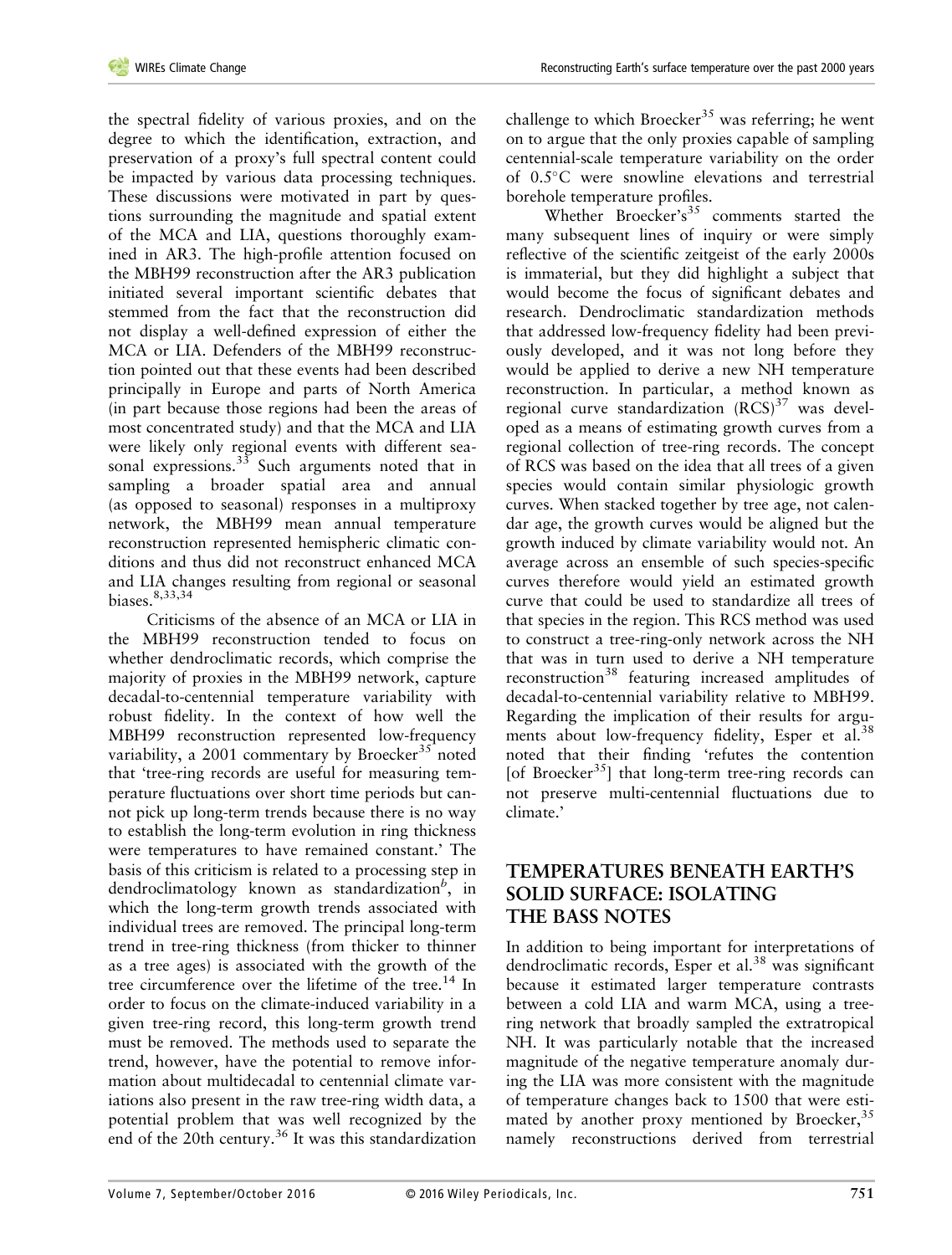borehole temperature profiles. $39-43$  This geothermal method of proxy reconstruction was developed in the interval between AR1 and AR2 (see Ref 44 for a review). New proxies, of course, are always appearing, but what made this entry perhaps more significant is that the Earth acts as a low-pass filter on downward-propagating surface temperatures. Highfrequency temperature variations, particularly daily and annual temperature oscillations, are attenuated beyond detection within just a few meters below the ground surface. Reconstructions of GST histories from deeper subsurface temperature profiles therefore capture *only* decadal-to-centennial frequencies, the very spectral range that was the focus of the emerging discussions about the spectral fidelity of multiproxy reconstructions based largely on dendroclimatological data. Because of their relevance to the debates about proxy spectral fidelity that arose after the publication of AR3, here we provide additional background on borehole reconstructions.

Efforts to reconstruct GST histories from borehole temperature measurements were an outgrowth of a subsurface temperature database program begun in the early 1990s by the International Heat Flow Commission of the International Association of Seismology and Physics of the Earth's Interior. Earlier reconstructions from boreholes first appeared from measurements in Canada<sup>45</sup> and Cuba,<sup>46</sup> and later larger-scale work was presented in a paleoclimate session at the 1993 annual meeting of the American Association for the Advancement of Science in Boston, MA.

Initial borehole results were mentioned in AR2, and many more were reported in 1995 at the quadrennial assembly of the International Union of Geodesy and Geophysics where a special paleoclimate symposium addressed the climate of the past millennium as influenced by natural forcings and human activities. This symposium covered, *inter alia*, the means and techniques of climate and climate forcing reconstructions over this period, and their associated character in space and time. Shortly thereafter, the centennial timescale was further highlighted $47$  in the inversion of subsurface temperatures by parameterizing borehole reconstructions to comprise only century-long trends (as they appeared in Refs 40 and 43, and AR3 and AR4, as shown in Figure 1(d) and (e)). By the end of the 20th century, aggregate results from hundreds of boreholes around the world had appeared $39-43$  and the borehole reconstructions were presented in AR3, along with the prominent discussion of MBH99.

Prior to Esper et al., $38$  these borehole reconstructions stood as the principal conflicting estimate

of hemispheric temperature change relative to the reconstructions from Refs 22–25 presented in AR3, based on the fact that they estimated a substantially colder LIA period extending back to at least 1500 CE. It therefore was significant that the new tree-ring based reconstruction<sup>38</sup> agreed more closely with the borehole estimate, which lent credence to the contention that the other AR3 reconstructions, containing tree-ring chronologies derived principally with non-RCS standardization techniques, had perhaps underestimated the magnitude of the LIA temperature excursion and low-frequency variability in general.

There were, however, questions about the borehole estimates as well. Perhaps most notably, the borehole method estimates changes in GST, not surface air temperatures (SAT), which is the target of most other terrestrial temperature proxies. Land-surface processes associated with surface moisture fluxes, snow cover, ground freezing and vegetation can cause differences between GST and SAT on diurnal and annual timescales. In the context of hemispheric and global temperature reconstructions, however, it was less clear whether these processes can cause differences between the *rates of change* in GST and SAT on decadal-tocentennial timescales, the periods that are relevant to the interpretation of GST histories derived from terrestrial borehole temperature profiles.

The above interpretations also relate to the seasonality of borehole records, namely whether they are representative of long-term changes in annual temperatures or specific seasonal windows. Borehole signals have traditionally been interpreted as representative of changes in annual means, because they are ultimately dependent on the year-round energy balance at the land-atmosphere boundary, as opposed to season-specific proxy responses such as biological growing seasons. Nevertheless, it is possible that seasonal changes in energy partitioning governed by cryogenic, hydrological or biological processes may influence the seasonal partitioning of sensible heat into the subsurface, which is ultimately the quantity that is measured in terrestrial boreholes. Various authors $48-50$  have indeed appealed to longterm changes in land-surface processes to argue that the enhanced rates of temperature change from the LIA into the 20th century estimated from borehole reconstructions are due to seasonal biases inherent in the interpretation of GST as an estimate of annual SAT changes. These arguments were contested by borehole research groups,<sup>43,51,52</sup> and subsequent research on GST–SAT comparisons lent support to the interpretation that long-term rates of change in GST reliably estimate long-term rates of change in annual SAT.43,53–<sup>61</sup> A more straightforward criticism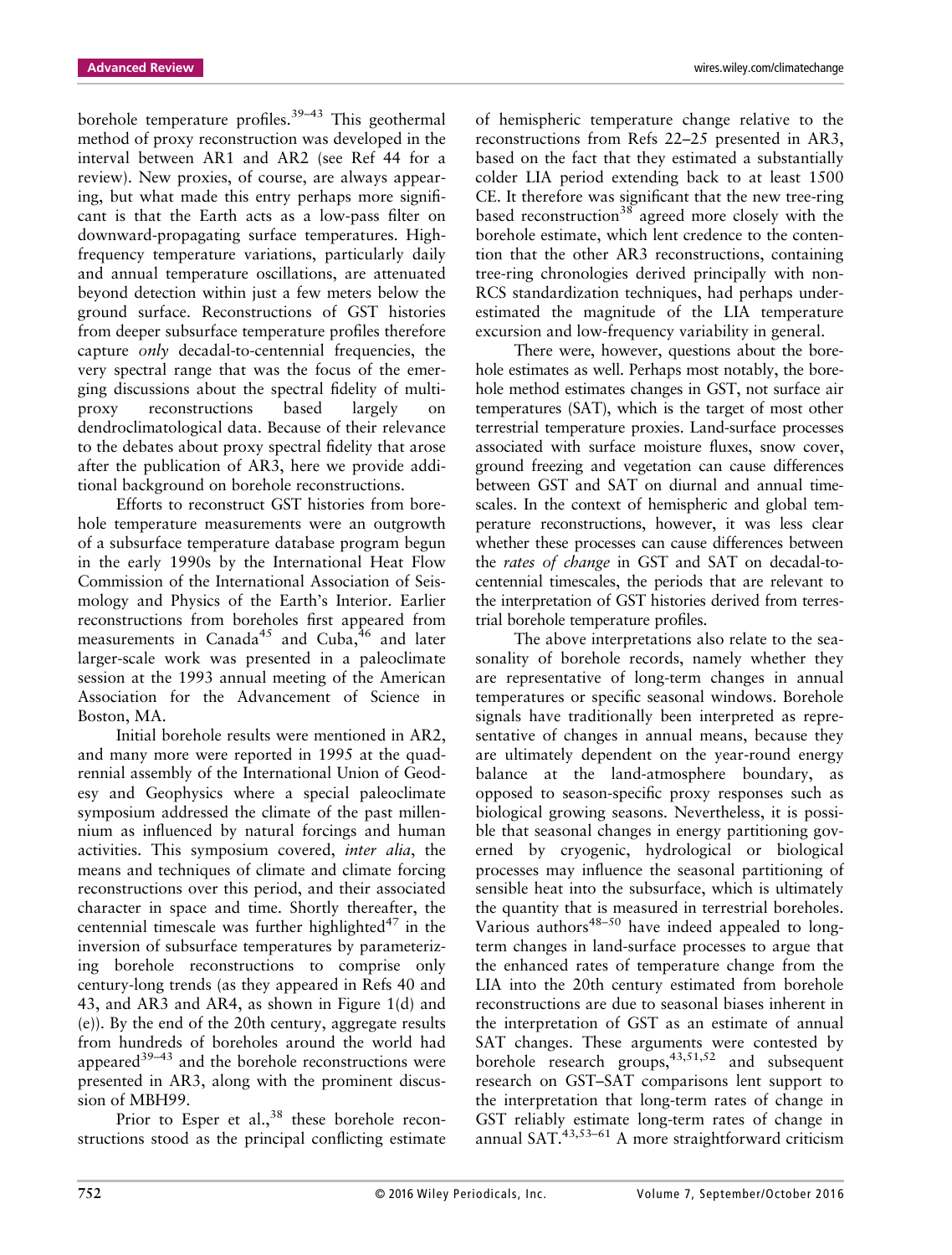was that some NH mean temperature reconstructions derived from borehole profiles were not weighted by latitude to reduce spatial sampling biases.<sup>49,62</sup> Differences between weighted and unweighted mean results were nevertheless shown to be minimal, and the original estimate of the area-weighting effects in Mann et al.<sup>49</sup> was shown to be erroneous.<sup>43,63</sup>

Debates about the spectral fidelity and seasonality of borehole reconstructions and additional proxy systems have continued to the present day. We will return to some of these issues in the concluding sections of this review. Toward the middle of the 2000s, however, the debate shifted away from the underlying spectral fidelity of proxy records to focus more on reconstruction methodologies and how they alone may influence the spectral character of reconstructions. To understand how these debates unfolded it is necessary to review the emergence of another important area of research on the climate of the CE namely attempts to model this period with forced-transient simulations from fully coupled climate models.

# **SIMULATING THE COMMON ERA WITH CLIMATE MODELS**

The first published forced-transient simulation of the last millennium using a fully coupled climate model was performed with the GKSS ECHO-g model.<sup>60</sup> Among the many relevant scientific questions that might have been addressed using this unprecedented new climate model simulation, it was a sign of the times that the first analysis of the simulation, published in 2003, was couched in the context of borehole climate reconstructions. González-Rouco et al.<sup>60</sup> compared the ECHO-g simulated annual SAT and subsurface (~10-m depth) temperatures, and found that while there were seasonal and annual differences between the two temperatures, they displayed strong decadal and lower-frequency coherence. This was in contrast to another modeling paper published in the same year that compared simulated GST and SAT from the GISS ModelE over the 1951–1998 CE period and found divergent trends in the two temperatures.<sup>48</sup> The results of this latter study were debated,<sup>51,64</sup> but regardless, it was not capable of characterizing decadal-to-centennial variability as robustly as the much longer ECHO-g last-millennium simulation that did demonstrate strong coupling between GST and SAT over decades and centuries<sup>60</sup> (note that this original study has been supported by subsequent work with multiple model simulations and analyses that take the added step of inverting simulated subsurface temperature profiles to show

that derived synthetic reconstructions are consistent with simulated SAT timeseries<sup>61,65</sup>).

In addition to the original GKSS ECHO-g simulation, known as ERIK1, an ERIK2 simulation was published in 2006 using the identical ECHO-g model but with different model initialization in year 1000 CE.61 This second run was produced in part because the original ERIK1 simulation was criticized for its initialization, which was representative of the mid-20th century and caused a drift in the first several centuries of the simulation.<sup>66</sup> The consequence was a warmer MCA than what emerged in the ERIK2 simulation, which began with colder preindustrial initial conditions.<sup>61,66,67</sup> Although the appropriate initialization for last-millennium simulations remains uncertain, many of the subsequent model simulations have adopted colder preindustrial initial conditions. The next widely used last-millennium simulation was published in 2007 using the NCAR CCSM1.4 model, $67,68$  and several other modeling centers prior to the last-millennium experiments of AR5<sup>69</sup> also produced individual or lastmillennium ensemble runs.<sup>70,71</sup>

Shortly after the initial focus on the borehole reconstructions,  $60$  the ERIK1 simulation,  $72$  and a millennium-length ECHO-g control simulation $73$  were used to conduct pseudoproxy experiments (PPEs), an analysis approach that would ultimately have broadranging impact on the interpretation of the MBH99 reconstruction and of reconstruction methodologies more generally. PPEs are synthetic reconstruction experiments that use last-millennium simulations as test beds to evaluate the performance of a reconstruction method using controlled and systematic experiments (see Smerdon<sup>11</sup> for a review). von Storch et al.<sup>72</sup> was the first to use a forced-transient last-millennium simulation in a PPE context and showed that the MBH99 regression *methodology* was capable of reducing low-frequency variability such that the magnitudes of reconstructed MCA and LIA temperatures were muted relative to the known temperature history produced in the modeled climate. Subsequent discussions clarified the correct application of the MBH99 methodology<sup>74-76</sup> and demonstrated that the results for mean NH temperature reconstructions were not dependent on the employed last-millennium simulation.<sup>77–83</sup> These discussions nevertheless were the beginning of widespread debates about the methods used to reconstruct hemispheric and global temperatures from multiproxy networks.

# **THE METHOD EXPLOSION**

The challenge at the heart of multiproxy reconstruction methods stems from the classical general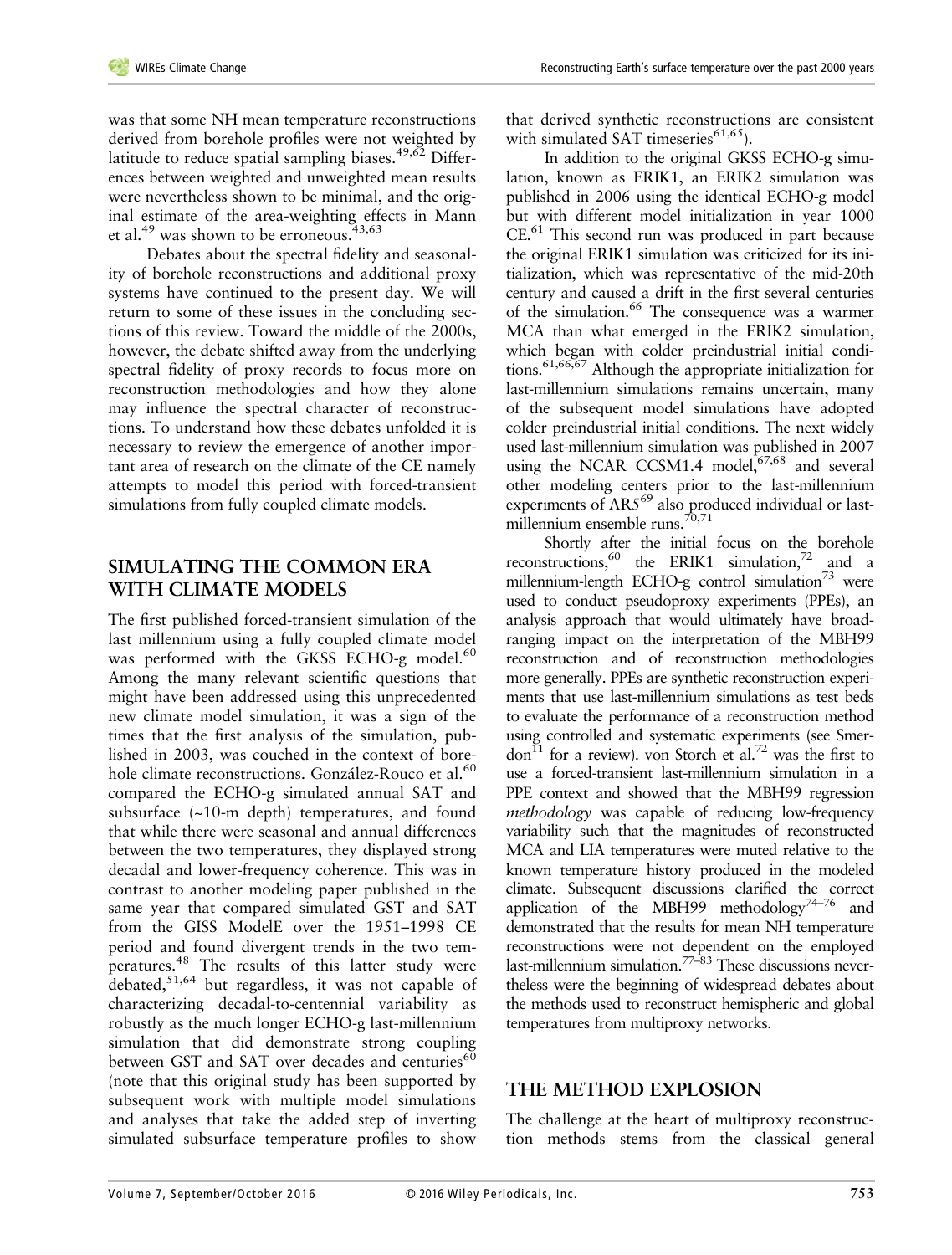problem of interpreting incomplete, inaccurate, and conflicting information. The incompleteness derives from the geographical and temporal sparseness of the proxy networks employed. The inaccuracies stem from the reality that proxies are seldom sensitive to only a single climatological quantity, are often subject to site-specific causes of noise, and can be measured only with a specific degree of precision. Examples of multivariate influences include the fact that isotopic ratios in corals are dependent on both ocean temperatures and salinities, or that the annual growth of trees is sensitive to multiple factors, including temperature, precipitation, and received solar radiation. Moreover, the range of climatic conditions over which a proxy may be sensitive potentially plays a role in their interpretation. Tree growth, for example, has been investigated in the context of the purported divergence issue in which some tree-ring chronologies diverge from late 20th-century temperature trends (see Ref 84 for a review) and some explanations hinge on the possibility that growth is subdued by heat stress at temperature levels that may differ by species.<sup>85</sup> Uncertainties in derived reconstructions of past climate can thus lead to conflicting reconstructions, due to differences in the methods used to extract a climate signal that is embedded in the noise of inaccurate and heterogeneous data.

Controlling for the above factors in methodological experiments with real proxy networks and observational data is not always straightforward. The advent of PPEs using last-millennium simulations were thus an important development for testing methods in systematic experiments, and began an explosive new research effort to understand and improve reconstruction methods and to characterize their potential biases and uncertainties. These developments would in many ways shift the discussion away from proxy spectral fidelity (although research in that area would continue) toward reconstruction techniques and their assessment, but much of the discussion was still framed in the context of how methods themselves impact the variance of reconstruction products. Consequently, many new methods have been developed over the last decade and have yielded vast improvements in our understanding of the challenges and uncertainties associated with reconstruction methods.

While PPEs would drive much of the new methodological research beginning in mid-2000s, a more traditional bootstrapping analysis using red noise series was used to explore the implication of specific steps in the MBH99 methodology,  $86$  with results that were also important in the early and evolving discussion of reconstruction techniques. The primary

investigation focused on an unconventional centering decision applied in a principal component analysis (PCA) in MBH99. PCA was used to condense the North American tree-ring network, a component of the MBH99 multiproxy network, into leading PCs to mitigate the potentially excessive influence from the high-density of tree-ring records within the region. The original MBH99 approach centered all of the North American tree-ring records over the calibration interval (1902–1980) and then applied PCA over the longer multicentury duration of the network. This approach was used to ensure that all proxy records were centered in relation to a common period, given that MBH99 used multiple nests comprising different temporal lengths that reflected the reduced availability of proxies back in time. This decision nevertheless has the potential to produce a leading PC that displays the hockey-stick shape, which in turn can be preferentially weighted in the full MBH99 methodology.<sup>86</sup> A Monte Carlo analysis to benchmark the skill of the MBH99 reconstruction was additionally used to further call into question its robustness in the early centuries of the last millennium.<sup>86</sup>

Multiple subsequent studies contested the conclusions of McIntyre and McKitrick.<sup>86</sup> Direct comments on the paper included one using PPEs based on the ERIK1 simulation that indicated a minimal impact of the MBH99 centering decision on the resulting NH reconstruction. $87$  A second comment<sup>88</sup> argued that using the correlation matrix instead of the covariance matrix to compute the tree-ring PCs diminished the biases reported by McIntyre and McKitrick<sup>86</sup> and that variance matching of the derived reconstruction to the calibration target improved the skill assessment of the reconstruction relative to that characterized by McIntyre and McKitrick.<sup>86</sup> Responses to these comments<sup>89,90</sup> contested the arguments on the grounds that the former assumed unrealistic noise characteristics in the constructed pseudoproxies and that the theoretical justification for the choices in the latter were unfounded. Further arguments would arise that indicated the impact of the centering convention used for the PC reduction of the North American tree-ring records was insignificant given the selection criteria applied to the reduction of the full predictor network for the final reconstruction.<sup>91,92</sup> In particular, Ammann and Wahl<sup>92</sup> showed that the impact of avoiding the MBH99 centering decision in favor of full-period centering was to spread the Hockey-Stick shape over the first two tree-ring PCs, rather than concentrating it in the first PC as occurred using the MBH99 centering convention. Because the actual MBH99 reconstruction used both the first and second PCs, the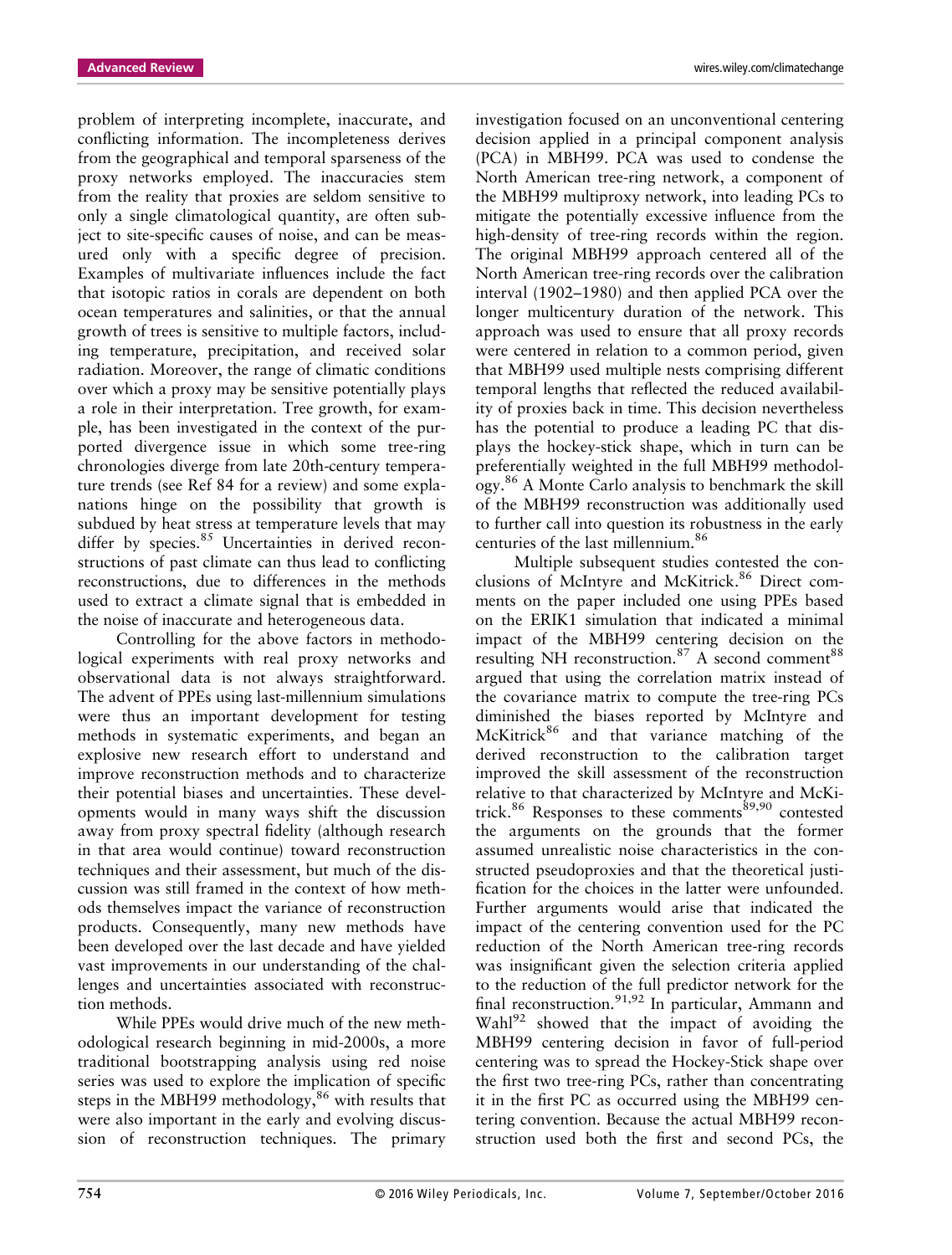resulting reconstructions with either centering convention are nearly identical when the first two PCs are retained (cf. Supporting Information in Ref 92). Although the discussion would soon shift away from the original MBH99 methodology, these initial discussions were important for shedding light on the various methodological choices that were part of the reconstruction process. Indeed, the spirit of the moment was captured in a 2005 study<sup>93</sup> that demonstrated the wide range of NH mean results that could be achieved in an MBH99-type reconstruction when applying a collection of different methodological decisions with varying levels of theoretical and practical justifications. These discussions also further supported a widespread understanding of the importance of providing code and data necessary for replication of reconstruction results.7,94,95

It is important to note that these discussions in the early and mid part of the 2000s also motivated an evolving awareness and investigation of the methods by which reconstructions are statistically evaluated as estimates of past climate variability. PPEs were an important component of that process, but more specifically the skill metrics used for the verification of derived reconstructions became a subject of focus as a consequence of the discussions around McIntyre and McKitrick.<sup>86</sup> Traditional verification metrics have their roots in the dendroclimatological literature,  $96$  which themselves came out of forecasting and hydrological applications. The most commonly employed metrics include the coefficient of efficiency, reduction of error (RE), and coefficient of determination  $(r^2)$ , the first two of which can range between negative infinity and one and the latter ranges between 0 and 1. These skill metrics are typically computed using withheld target data and reconstructions in coeval years. RE and the coefficient of efficiency are considered skillful if they are positive (yielding a prediction that is better than climatology), while the  $r^2$  significance threshold is determined by the number of degrees of freedom in the verification interval and the nature of the applied null hypothesis. While these basic details of the verification process are straightforward, appreciation of multiple verification nuances have evolved within the large-scale temperature reconstruction literature. The first is an awareness of the fact that while the zero-threshold is a minimum target for RE and the coefficient of efficiency, benchmarking experiments reveal that positive values of the skill metrics can be achieved in some cases using noise-only predictors comprising different noise models.<sup>11,86,97–99</sup> In many cases, static calibration and verification intervals have also been eschewed for multiple verification intervals or hold-

out blocks to avoid skill assessments that may be biased by the specifics of a given verification window. $97-101$  Work to develop and apply alternative skill metrics has also been pursued,  $102$  some of which has focused on verification of spatial patterns in spatiotemporal reconstructions targeting more than single mean indices.<sup>103,104</sup> All of these advancements have increased the sophistication with which reconstructions are being validated, while addressing some of the early debates about the skill of MBH99. Perhaps the most critical conclusion of these findings is the importance of reporting multiple skill metrics for reconstruction verification,98–100,105–<sup>108</sup> while also including PPE assessments when possible.<sup>99,106,109-111</sup>

## **RECONSTRUCTING MAPS AND INDICES**

In light of the earlier discussions about the magnitude of the MCA and LIA temperature excursions, and the associated low-frequency fidelity of proxy records, perhaps the most troubling aspect of the emerging understanding of the MBH99 reconstruction methodology was the potential that the method itself yielded variance losses. While the magnitude of such losses as demonstrated by von Storch et al.<sup>72</sup> was ultimately shown to be substantially reduced<sup>76</sup> for the MBH99 method, concerns about the effect began with the publication of von Storch et al.<sup>72</sup> and were in part connected to the discussion around McIntyre and McKitrick.<sup>86</sup> Variance losses therefore would become the challenge addressed by many subsequent methodological developments. For example, a 2005 reconstruction focusing on proxy spectral fidelity integrated annually resolved proxy records like tree rings and lower-resolution records such as ocean sediment cores using a wavelet spectral analysis that allowed the former to define annual and interannual variability and the latter to reconstruct decadal and longer periods of variability.<sup>112</sup> This method thus blended the various strengths of a multiproxy network to derive a normalized index, which was then scaled and shifted to match the variance and mean of a NH mean temperature index during a calibration interval. The study was an important methodological attempt to combine proxies of different resolutions into an estimate of NH mean temperatures and yielded a reconstruction that matched well the borehole and Esper et al.<sup>38</sup> estimates.

Despite the complexity of the manner in which Moberg et al.<sup>112</sup> blended multiproxy data, the final time series was simply scaled to have the same mean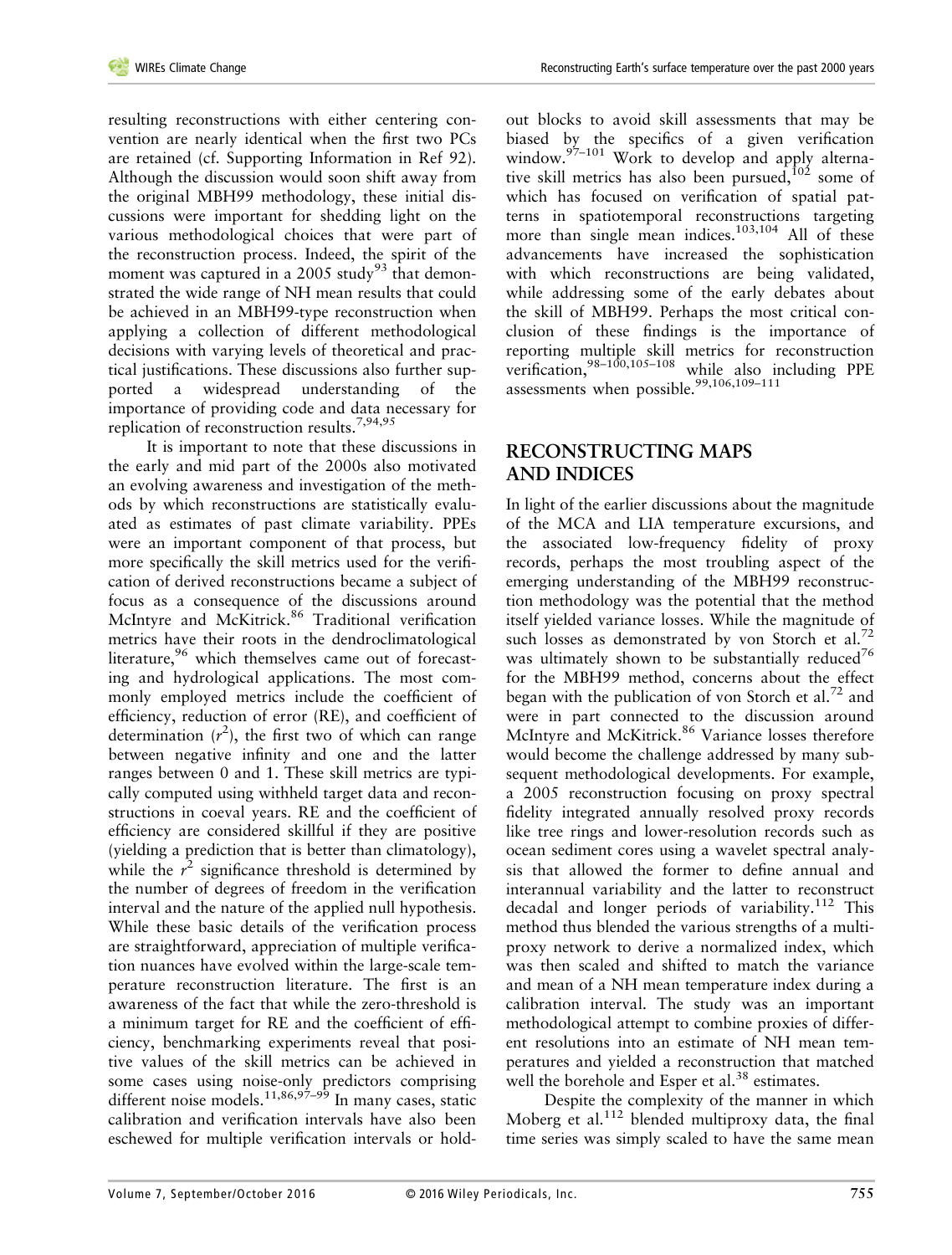and variance as the targeted NH temperature index, a technique that is a common approach for deriving calibrated proxy-derived indices.<sup>113</sup> It is important to note, however, that these attempts to target the NH mean time series are in contrast to the MBH98/99 reconstructions that targeted spatiotemporal fields, or maps, of temperature change over time. These two types of reconstructions have been classified as index reconstructions and climate field reconstructions (CFRs), respectively. The vast majority of reconstructions that have targeted hemispheric and global temperatures have been index reconstructions. For example, of the reconstructions highlighted in the AR4 summary in Figure 1(d) only two are aggregated from CFRs and in the AR5 summary in Figure 1 (e) only one CFR result appears (as an update to those included in AR4).

Methodological developments specifically for index reconstructions following Esper et al.<sup>38</sup> and Moberg et al.<sup>112</sup> continued through the late 2000s. Hegerl et al.110,114 used a total least squares (TLS) regression methodology to derive an index reconstruction of NH temperature using proxies with exclusively decadal resolution. The TLS method formulates the linear regression problem to include estimated errors in both the predictor estimate and the predictand temperatures. It was argued that this reduces the loss of low-frequency variability that had been demonstrated for other methods. The ultimate reconstruction was validated using out-of-sample verification statistics computed from withheld target data and a PPE using the ERIK1 last-millennium simulation.<sup>110</sup> The resulting reconstruction again included more low-frequency variability and was specifically demonstrated to be consistent with the Pollack and  $Smerdon<sup>43</sup>$  borehole reconstruction. Another reconstruction derived only from tree-rings was published during the same time that again derived a mean NH temperature estimate with increased low-frequency variability and larger contrasts between a warm MCA and cold LIA.<sup>115</sup> These reconstruction results were analyzed in terms of tree chronologies that were assembled from more traditional standardization techniques and those employing RCS, and provided further support that the latter yielded reconstructions with enhanced low-frequency variability. Overall, the derived reconstruction agreed favorably with the earlier tree-ring-only RCS reconstruction in Esper et al.,  $38$  while the multiproxy reconstruction from Moberg et al.<sup>112</sup> still remained the largest estimate of LIA cold among the growing collection of studies. Notably, D'Arrigo et al.<sup>115</sup> also argued for the value of deriving proxy-specific reconstructions, given the uncertainties infused in multiproxy studies that incorporate records with variable multivariate climate influences and seasonal sensitivities. The spirit of this suggestion was indeed reflected in a reconstruction that was published in 2005 based only on glacial-length measurements, $116$ a proxy newly applied in the NH temperature reconstruction context. Interestingly, this single-proxy reconstruction more closely matched the MBH99 reconstruction and thus suggested a warmer LIA than the other reconstructions emerging during the same time.

The developments around the above index reconstructions were highlighted in the 2006 U.S. National Research Council (NRC) review<sup>7</sup> (carried out following a request from the U.S. House of Representatives). This report, commissioned to evaluate the state of the science (data and methods) being used to reconstruct hemispheric and global mean temperatures of the last millennium, was in part motivated by the political reactions to multiple studies.72,86 Figure S1 of the NRC report showed the evolving picture of the NH temperature history over the last millennium (similar to the AR4 report, shown in Figure 1(d), that was published one year later), and displayed a greater range of temperature variation estimated from newer reconstruction techniques and proxies. The emergent LIA and MCA contrasted with the long monotonous temperature decline that preceded the 20th-century warming in the MBH99 reconstruction featured in AR3, although the NRC report also highlighted the increasing uncertainties associated with the reconstructions prior to about 1600.

Shortly after the publication of the NRC report and AR4, a new collection of index reconstruc $tions<sup>117</sup>$  was published using techniques similar to the TLS method adopted by Hegerl et al. $110$  and a multiproxy dataset expanded significantly from MBH99. This new result showed increased amplitudes of low-frequency variability that was more in line with the then growing body of estimates (similar index reconstructions would be added by AR5118–124). While many of these studies addressed specific methodological and proxy uncertainties, the ensemble result in AR5 (Figure 1(e)) is clearly one in which low-frequency variability is more strongly expressed, relative to the earlier assessments. While the 20th-century and early 21st-century temperature rise is clearly apparent, it is also clear that more than a decade of efforts to improve methods and interpretations of proxies yielded reconstructions with a larger contrast between a warm MCA and cold LIA than the earlier estimates indicated. While these developments might indicate a more broadly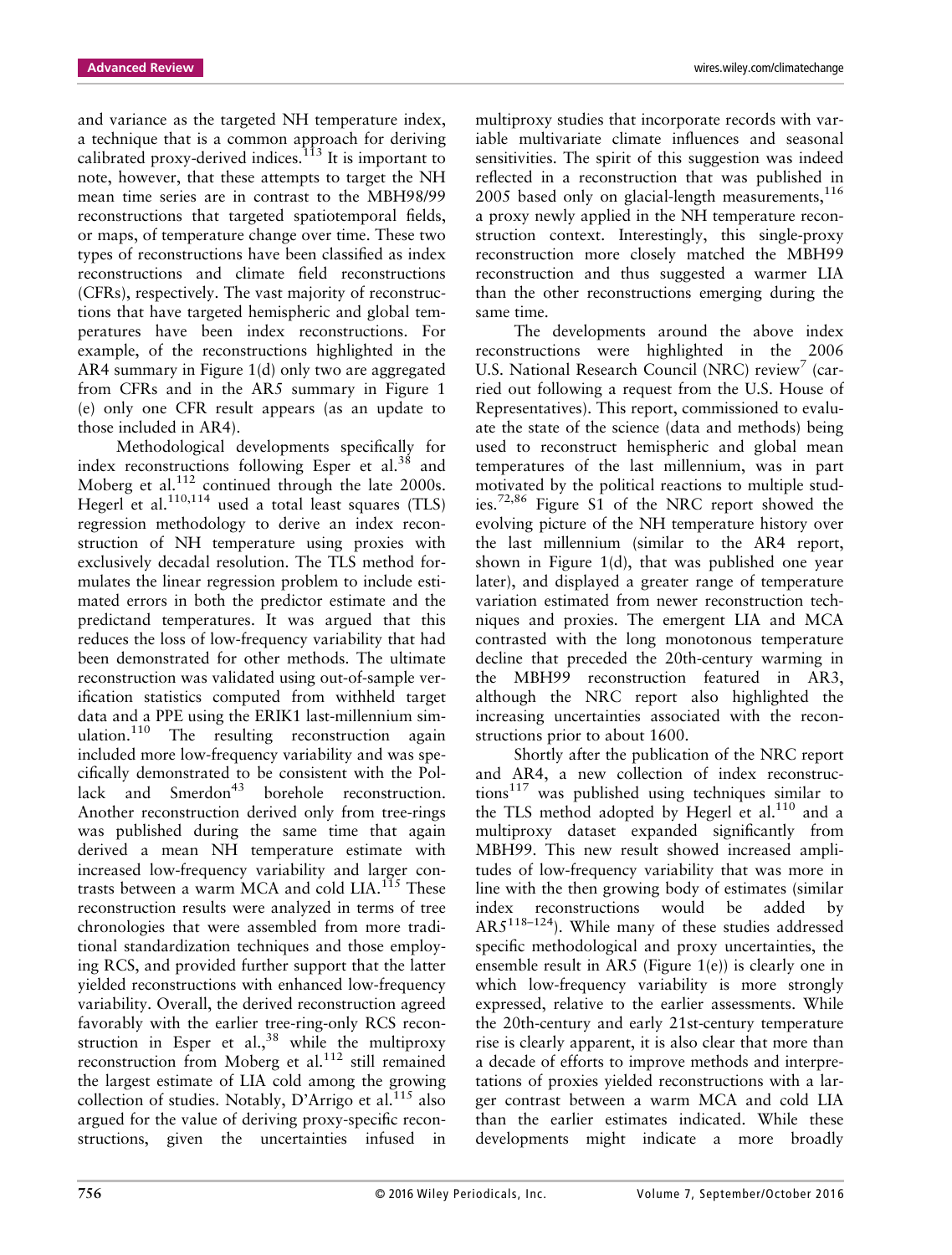expressed MCA and LIA across the NH or globe, studies of glacial advances and retreats (the other evidence originally highlighted by Broecker<sup>35</sup>) provide an interesting counter example in this discussion. These efforts have suggested more regional warming and cooling signals associated with the MCA and LIA and/or temporal phasing of the events that were not coincident in the Northern and Southern Hemispheres, $125,126$  providing support for arguments that hemispheric or global reconstructions of temperature might not have pronounced MCA and LIA events.

Although work on CFR methodologies progressed in parallel with the above index efforts, it was often the case during early methodological discussions that the NH or global mean representations of CFR results were stressed over the spatiotemporal information that they provided. This was perhaps a legacy of the MBH98/99 discussions, which were themselves CFRs, but the dominant focus and discussion of these results were centered on how they represented the NH mean temperature index.<sup>91,92</sup> The emphasis on the NH mean result is evidenced by the discussions of the regularized expectation maximization (RegEM) method, which was suggested<sup>127</sup> as an early alternative to the MBH99 CFR methodology*<sup>c</sup>* .

The original evaluations of the RegEM method in the context of paleoclimate CFRs were performed with  $PPEs<sup>67</sup>$  and focused largely on the ability of the method to derive skillful NH mean temperatures. The reported success of the method in reproducing NH mean temperatures in PPEs was used as motivation to apply RegEM to the MBH99 multiproxy network,  $135$  the NH mean temperature of which was shown to compare favorably with that from MBH99. The PPE results from Mann et al.<sup>67</sup> were later called into question, however, due to the fact that they used information outside of the calibration interval that would never be available in real-world CFRs.<sup>136</sup> If RegEM was instead restricted to only information in the calibration interval, PPEs demonstrated that the method produced NH mean temperature indices that suffered from significant lowfrequency variance losses, $136,137$  similar to what had been shown for the MBH99 method.<sup>72</sup> The fact that both the MBH99 and RegEM methods were subject to variance losses in PPEs and that they produced similar reconstructions when applied to the MBH99 multiproxy network, lent further credence to the concerns that the MBH99 reconstruction may have underestimated the extent of low-frequency temperature variability.

These initial discussions of the RegEM method motivated a change in the way that it was

implemented, after which the method was shown to perform skillfully in reproducing the NH mean temperature index. $7\frac{7}{7}$  This alternative approach was subsequently used to produce a new global temperature CFR using an expanded multiproxy dataset.<sup>138</sup> To appreciate the distinction between the original and later implementations of RegEM it is necessary to discuss the basic theoretical underpinnings of the CFR methodology.

# **REGULARIZING FOR SUCCESS**

We provide a general discussion of the multivariate linear regression framework as it pertains to CFRs in the Box 1, which also provides references for further review. It nevertheless is sufficient to summarize many of the methodological debates about CFRs as hinging on three choices that are aimed at limiting and/or constraining the information that is to be reconstructed, enhancing the signal against the background noise in the proxy network (the inaccurate and conflicting information referred to earlier), and better estimating the covariance between the proxy and temperature data to derive the regression coefficients of the reconstruction (the **B** matrix in Box 1). These choices often boil down to: (1) whether the target temperature field should be reduced to leading patterns of covariance and how many patterns should be retained; (2) whether the proxy matrix should similarly be reduced to leading PCs indicative of shared covariance in the network; and (3) how the regression between the two matrices should be regularized (see Box 1 for more discussion on regularization). The differences between the two versions of the RegEM algorithm largely can be understood in these terms. The early applications of RegEM used ridge regression (RegEM-Ridge), a form of regularized regression, and the method was used to target the full temperature field. The later efforts, however, reduced the target temperature field to a few leading empirical orthogonal function (EOF) patterns and used a truncated TLS (RegEM-TTLS) regression method, which is both a different form of regularized regression and assumes errors in the target temperature field (similar to the TLS index method used by Hegerl et al.<sup>95</sup>). Although the errors in the temperature field are not well identified and must be estimated, the technique has been demonstrated to reduce the variance losses associated with other methods such as RegEM-Ridge that only assume errors in the temperatures predicted from the proxies (note that variance losses in multiple regression contexts are not universal and that inflation errors can also occur in settings that include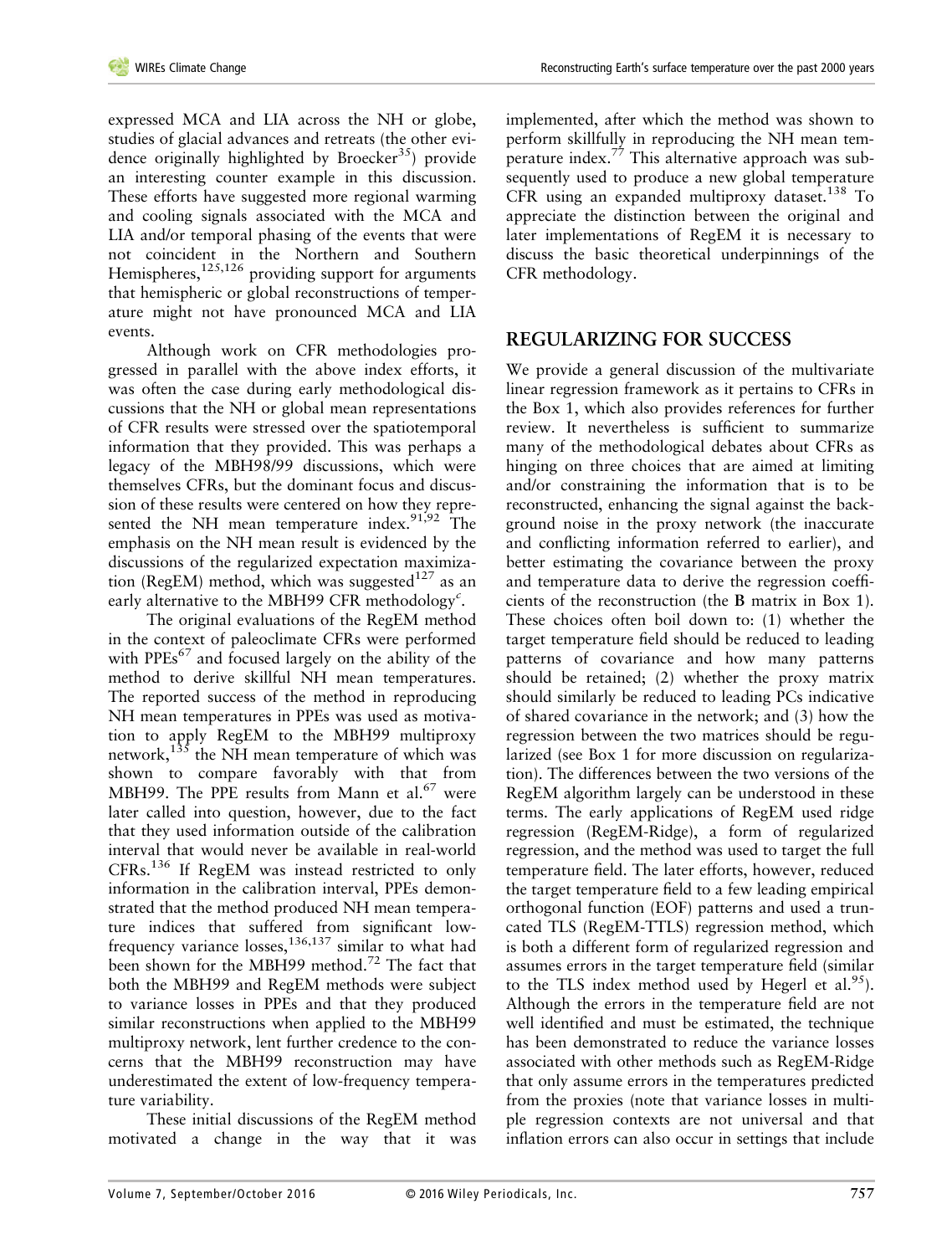#### BOX 1

#### BASICS OF CFR METHODOLOGY

In the simplest of terms, CFR methods relate a matrix of climate proxies to a matrix of climate data during a common time interval (generally termed the calibration interval) using a linear model. If **P** is an  $m \times n$  matrix of proxy values and **T** is an  $r \times n$  matrix of instrumental temperature records, where m is the number of proxies, *r* is the number of spatial locations in the instrumental field, and *n* is the time of overlap between the proxy and instrumental data, the linear relationship is written,

$$
\mathbf{T}' = \mathbf{B}\mathbf{P}' + \varepsilon,
$$

where **B** is a matrix of regression coefficients with dimensions  $r \times m$ ,  $\varepsilon$  is the residual error and the primes indicate that the **T** and **P** matrices have been centered and normalized over the time interval of *n*. According to standard linear regression theory, the error variances of all the elements in *ε* are simultaneously minimized if **B** is chosen as

$$
\mathbf{B} = (\mathbf{T}'\mathbf{P}'^{\mathsf{T}}) (\mathbf{P}'\mathbf{P}'^{\mathsf{T}})^{-1},
$$

where the superscript T denotes the matrix transpose. Temperature thus can be estimated, or 'reconstructed,' using the regression matrix **B** during periods in which proxy data are available but observed temperatures are not.

While the above formalism is straightforward, it works best when the system is overdetermined, that is, the time dimension *n* is much larger than the spatial dimension m. The challenge for CFR methods involves the manner in which **B** is estimated in practical situations when this condition is not met. It is often the case in CFRs that the number of target variables exceeds the time dimension, yielding an illposed estimation problem. For instance, in most global or NH CFRs, the number of grid cells in the climate field is typically on the order of many hundreds or a few thousands, while the observational record usually contains 150 annual fields or less. The number of proxies is typically on the order of a few tens to hundreds, which may exceed or at least be comparable to the time dimension. In such cases, the crosscovariance and covariance matrices in the estimate of **B** cannot be well estimated. The

estimate therefore requires some form of regularization to apply additional constraints on the problem, which is a well-established statistical method for solving ill-posed estimation problems and preventing over-fitting. Forms of regularization are widely discussed in the literature and represent a continuing area of statistical and computational research. $141-146$ detailed technical review of these regression challenges specifically in the context of the paleoclimate reconstruction problem is provided by Ref 147 and other cogent discussions have been provided by multiple authors.<sup>105–107,140</sup>

multiple predictor variables<sup>139</sup>). The reduction of the targeted temperature information in the application of RegEM-TTLS is also important, as is the finite truncation of the eigenvalues in TTLS. This latter point arises in contrast to the smooth filtering of ridge regression that was shown to diminish variance in the leading eigenvalues of the regression in the CFR context because of the few eigenvalues that are ultimately retained.<sup>140</sup>

Despite the demonstrated success of RegEM-TTLS in PPEs, $^{77}$  there remained several outstanding issues that were the subject of subsequent discussion in the late 2000s. First, both RegEM methods applied a split calibration approach in which the reconstructions were performed separately in high and low frequency domains before combination. Although the spectral separation was done using more traditional spectral filters, the approach was similar in spirit to that of Moberg et al.<sup>112</sup> The efficacy of this filtering approach was challenged,  $148,149$ motivated in part by an earlier study<sup>150</sup> that showed variance losses for RegEM-TTLS in a collection of alternative PPEs using an ensemble framework. Several exchanges<sup>137,151–153</sup> also illuminated multiple technical problems with the PPE framework that was used by Mann et al.<sup>77</sup> It is also worth noting that RegEM-TTLS was used to derive a real-world NH CFR using the MBH99 multiproxy network.77 In an as yet unresolved contradiction of results, the RegEM-Ridge and TTLS reconstructions yield very similar real-world reconstructions from the MBH99 network, despite the demonstrated tendency of the former method to lose significant variance in PPEs while the latter does not. All of these discussions ultimately indicate that the ability of RegEM and other methods to produce skillful CFRs became an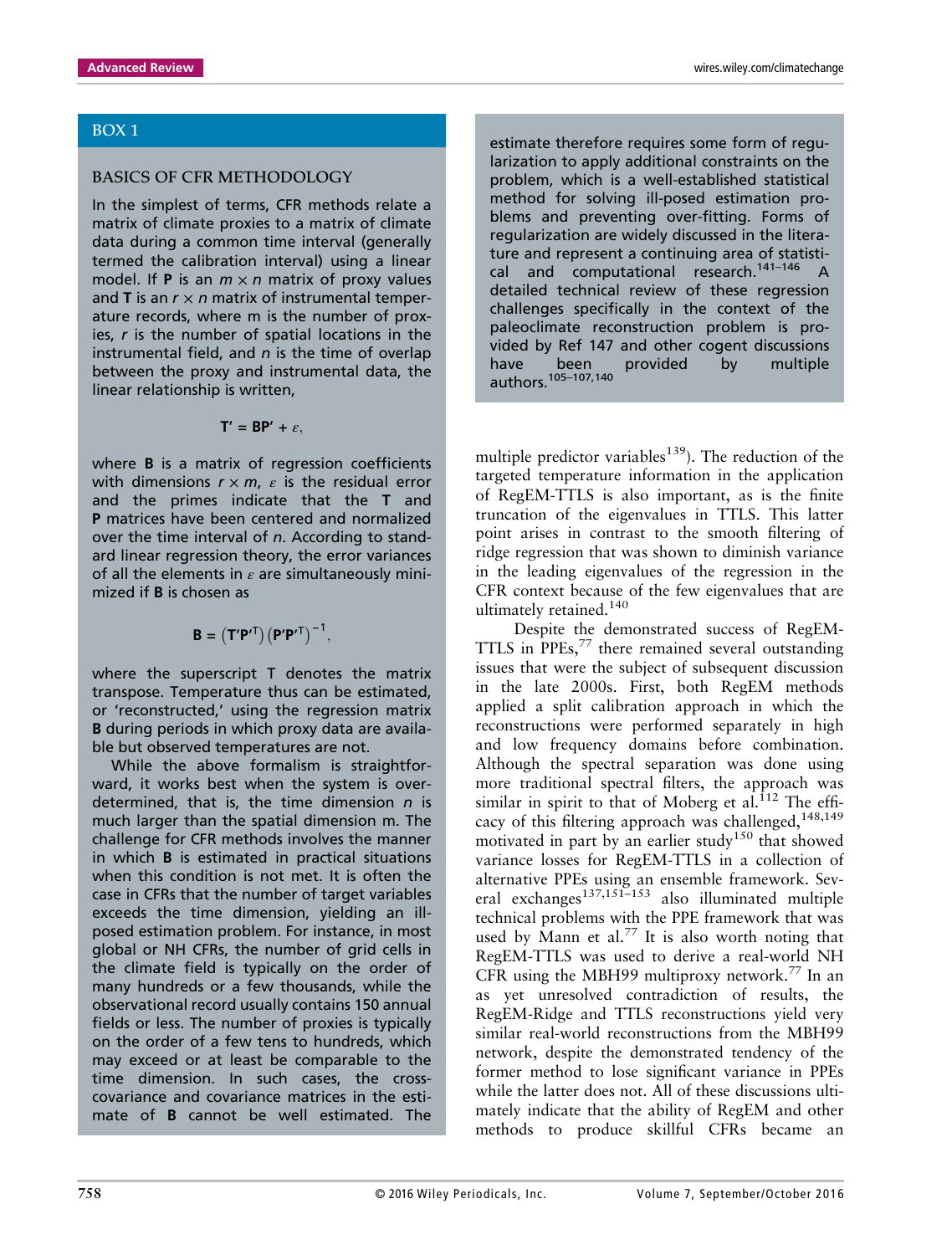emergent subject of debate in the late 2000s, which was made further relevant by the fact that RegEM-TTLS was used to derive an updated global temperature CFR in 2009.<sup>138</sup>

## **MAPPING ERRORS AND SKILL**

The true value of CFRs is in their ability to provide spatiotemporal information that can be used to interpret large-scale dynamics and more completely compare reconstructions to last-millennium climate model simulations. Early appreciation of the value of spatial information was demonstrated in various studies,  $2^{3,24,33,154}$  as was the potential for comparing model simulations to either reconstructed indi $ces^{155,156}$  or patterns from CFRs.<sup>138,157</sup> Particularly, these latter studies are evidence of the importance of evaluating CFR skill not only in terms of hemispheric and global mean temperature indices, but also in terms of their reconstructed spatial patterns. The importance of evaluating spatial skill has been long recognized in tree-ring based CFRs of hydroclimate<sup>130,158,159</sup> and limited spatial skill assessments were provided for early temperature CFRs.<sup>23,24</sup> Some later studies also reported summaries of field statistics or provided spatial plots of some skill metrics in either PPEs or real-world CFRs.<sup>67,77,135</sup> Overwhelmingly, however, the early evaluations of CFR methods focused on their ability to derive skillful NH or global mean indices, but such evaluations are insufficient for assessing the spatial performance of CFRs (see, e.g., the review in Smerdon<sup>11</sup>).

The first few studies that directly assessed spatial skill of CFR methods reported significant variations in spatial performance. These demonstrations were done in regional studies,  $160-162$  but were investigated at hemispheric and global scales as well.<sup>137,138,140</sup> The first global-scale PPE analysis was published in 2011 and evaluated the spatial skill of four CFR methods using two model-based PPEs and showed significant spatial variations in the skill performance of each method. $81$  A growing number of PPE studies have since appeared and evaluate the spatial performance of hemispheric or global CFRs in PPE contexts.<sup>103–107,163–167</sup> Some of these studies have noted that the construction of more realistic pseudoproxies can further degrade the spatial skill of CFRs, and that the character of the model-simulated fields can influence PPE conclusions about CFR spatial skill.<sup>105,166</sup>

Among the various conclusions of PPEs that have focused on spatial skill is the realization that important spatial errors can exist in CFRs derived from a range of state-of-the-art methods and these errors are expressed relatively consistently across all techniques. The magnitude of error has been shown to be dependent on the character and level of noise in pseudoproxy networks, the pseudoproxy distributions and availability back in time, whether the pseudoproxies sample univariate or multivariate climate characteristics, and method-specific parameter choices such as the degree of regularization in multivariate regression formulations. An emerging example of the implications of these results surrounds the interpretation of the La Niña-like pattern in the difference between the MCA and LIA periods in the Mann et al. $^{138}$  CFR. This pattern is compelling because it supports a long-standing hypothesis that increased radiative forcings during the MCA may have caused a centuries-long mean shift in the tropical Pacific due to a hypothesized ocean thermostat mechanism.<sup>168</sup> Among other implications of such a prolonged shift in the mean state of the El Niño-Southern Oscillation phenomenon is the possibility that it could explain the infamous megadroughts that occurred throughout the North American West during the MCA (see Refs 169 and 170 for reviews). Despite these interesting possible explanations and the demonstration of the pattern in one  $CFR$ ,  $^{138}$  subsequent PPEs have shown the capacity for some CFR methods to produce La Niña-like patterns on centennial timescales that are not characteristic of the original model fields.<sup>167</sup> More directly, Wang et al.<sup>106</sup> has shown that the MCA–LIA pattern is not robust when using two multiproxy networks and multiple methods and proxy selection choices. While these findings will be further refined, they speak to the importance of more fully vetting the field skill of contemporary methods using multiple models and PPE designs, while more directly connecting PPE results to the specific characteristics of real proxies and climate fields.

# **BACK TO THE FUTURE**

Over the course of developments in temperature reconstructions since AR3, as reflected in the progression of estimates presented in Figure 1, the hockey metaphor itself has evolved. The clearer emergence of the MCA and LIA on the shaft of the hockey stick, but still leading to a strong 20th-century warming, might warrant a comment that the hockey stick is bent, but not broken. Another commonly used phrasing has suggested that the growing number of reconstructions that have appeared since MBH99 have progressed from a hockey stick to a full hockey team with the implication being that the collective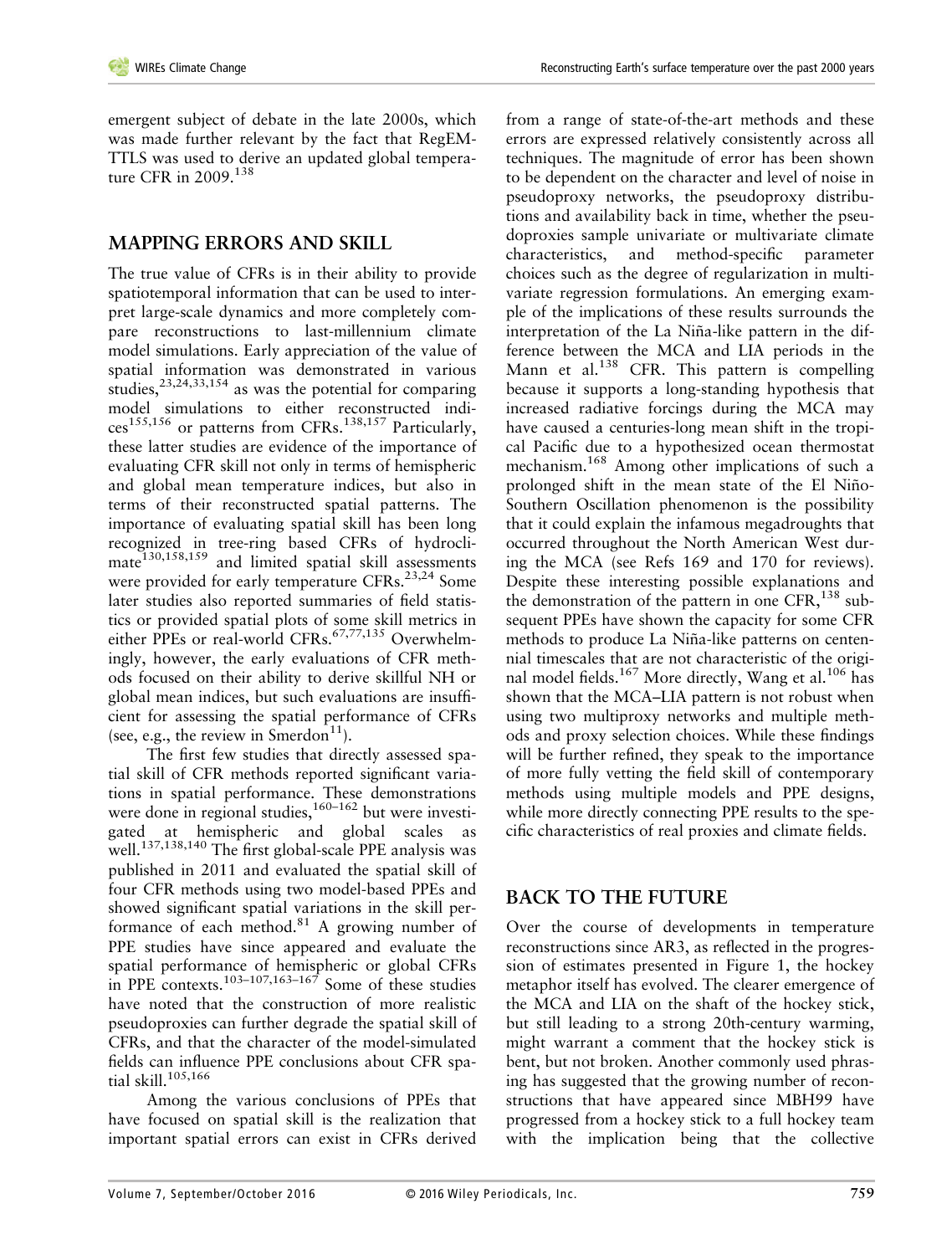ensemble of reconstructions supports the conclusions derived from the original Hockey Stick reconstruction. It would be a mistake, however, to assume that similarities among reconstructions in Figure 1(d) and (e) are indicative of a cohesive group that broadly agrees about the means and ways of climate reconstruction and interpretation. To the contrary, it has been the *differences* between the reconstructions represented in Figure 1(d) and (e) that have motivated much of the research over the past 15 years or more on CE temperature variability. These differences have driven an evolving understanding about the importance of developing proxies in undersampled regions, the spectral fidelity of proxy records, the statistical methods and uncertainties of climate reconstruction techniques, the similarities and differences between reconstructed and modeled esti-

mates of CE climate, and the dynamics of forced and

internal climate variability. In the spirit of reconciling the differences between the various reconstruction estimates, perhaps the most important step has been, and will continue to be, the immense effort to expand proxy networks, understand the climate signals and noise that they contain, and to characterize and improve the methods used to homogenize proxies into index or field reconstructions. The PAGES2k Consor- $\[\text{tium}^{95,113}\]$  effort has been an important initiative to organize the proxy compilation task, which was founded on the premise that groups of domain and region-specific proxy experts are best suited to determine the appropriate proxy records for inclusion in multiproxy networks used for hemispheric and global reconstructions. This effort has been transparent in its efforts and selection criteria and has made public access to employed proxy records a priority.<sup>95</sup> Record collection has also continued apace as proxy experts work to expand observations in poorly sampled areas, such as the tropics, the oceans and the Southern Hemisphere.<sup>113,171-173</sup>

With the increase in the availability and diversity of proxy records, the prospect of screening proxy networks has also become a practice within the field. This process can include any number of desirable *a priori* proxy screening criteria such as their temporal extent, resolution, public availability, temperature sensitivity, site selection, or their method of processing (e.g., the standardization method of a tree-ring chronology).<sup>95,100,113,117,174,175</sup> Statistical screening of proxies based on their association with temperature has also been explored,<sup>105,106,117</sup> but the implications of statistical selection bias must also be further addressed in these contexts.<sup>176</sup> In general, the ability to consider different proxy screening strategies

is a positive development stemming from the increasing number of available proxies. Among the many benefits of these capabilities, networks can and should be constructed with updated proxy records processed with state-of-the-art methods and understanding<sup>99–101</sup> while allowing independent reconstruction verifications from withheld proxies that may have different spectral resolutions.<sup>100</sup>

In addition to proxy record acquisition and network construction, many research communities also have worked to understand and model proxy systems from a process-based perspective.<sup>177-184</sup> These efforts are not only promising as a means of understanding the more fundamental multivariate and non-linear responses of proxy systems,  $166,179$  but also may allow more realistic process-based models describing climate-proxy connections to be incorporated into reconstruction methodologies.<sup>179</sup> Efforts to understand the spectral fidelity of proxies have also continued. For lower frequencies (decadal and longer) this process will always be limited by the difficulty of ground truthing low-frequency variability against an instrumental record that is only about 150 years long and of course growing only very slowly (year by year!) in real time. A recent contradiction in the literature highlights this fundamental challenge. An analysis of multiple proxy records in North America and model data concludes that climate models underestimate low-frequency precipitation variability and must be adjusted to better reflect the spectral character of climate estimates from proxies that have redder spectral densities.<sup>185</sup> A contemporary study<sup>186</sup> similarly compares model, tree-ring and observational data (for both temperature and precipitation globally) and also notes that tree-ring records are redder than the observational and model data. The authors nevertheless conclude exactly the opposite of the former study, by indicating that the differences suggest that tree-ring records are biased red.

In contrast to the challenges of assessments on decadal and centennial timescales, a more positive recent example highlights successes evaluating spectral fidelity on interannual timescales. In attempts to explain differences between large-scale temperature responses to volcanic eruptions estimated from tree rings and those simulated in climate models, Mann et al.<sup>187</sup> proposed that these differences were the consequence of missing rings in the tree-ring record due to extreme cold during the growing season subsequent to an eruption. This hypotheses has been rejected,188–<sup>191</sup> but one awareness developed around its evaluation has been how volcanic responses are represented in maximum latewood density and ring width records.<sup>99,101,190,191</sup> The latter quantity is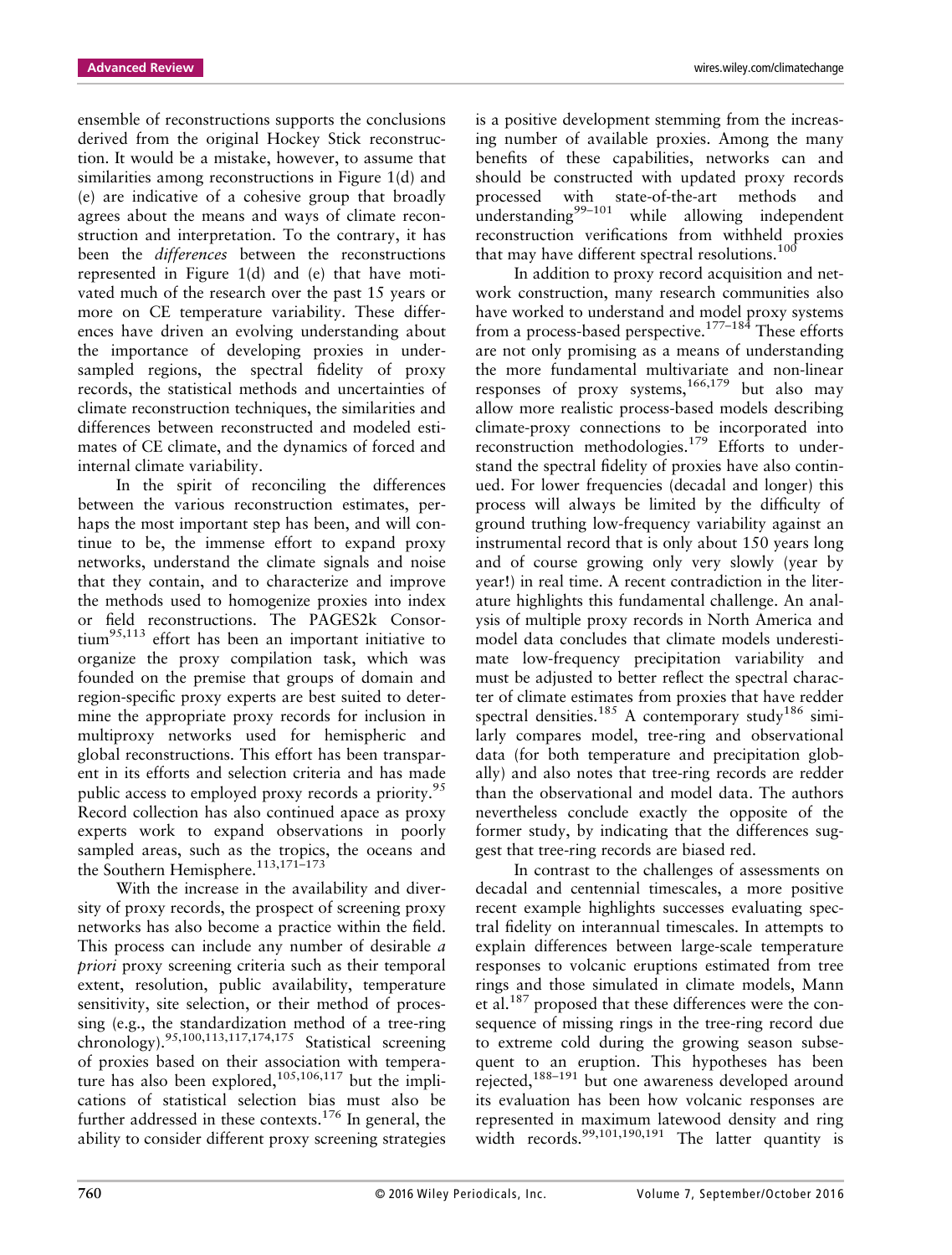subject to strong biological persistence that is thought to impose higher temporal autocorrelation in derived chronologies, while density records display lower autocorrelation (see Wilson et al. $101$  for a cogent review of these issues). The consequence for estimates of climatic cooling subsequent to volcanic eruptions are that density records indicate enhanced cooling spikes in the year directly following the eruption and a quicker return to mean climate, relative to width records that tend to smooth the signal and yield smaller deviations that persist .<br>longer.<sup>99,101,191,192</sup> This awareness is spurring new attempts to better characterize climatic responses to volcanic eruptions, but it remains uncertain how the relative contributions of ring width and density may influence the decadal and centennial variability of large-scale reconstructions. Regardless, the spectral fidelity of proxies remains a critical topic of research that is vital to our ability to characterize climate variability over a wide range of timescales.

All of the above efforts can be classified as a more general attempt to better characterize the signals, noise and uncertainties in proxy records. It is beyond the scope of this review to discuss the classification of these constituent elements for individual proxy systems (a proxy-specific discussion is provided in the review by Jones et al.<sup>9</sup>), but it is important to note that from the perspective of large-scale reconstruction efforts the characterization of noise and uncertainties is in part contingent on the statistical models that are embedded in calibration or reconstruction techniques. For example, calibrations that assume univariate linear relationships between proxies and temperature by definition leave any proxy variance defined by other climate covariates or nonlinear proxy responses as noise. Attempts to characterize signal-to-noise ratios (SNRs) under these univariate linear assumptions have demonstrated a wide range (~0.1–1.3) of SNRs in contemporary multiproxy networks.<sup>105</sup> Moreover, the impact of SNR on the spatial uncertainties of CFRs can have complicated spatial patterns,  $81,105,167$  including the spatial expression of spectral biases in high and low frequencies.<sup>167</sup> Continued efforts to better characterize signal, noise and uncertainties in proxy systems is therefore important and must ultimately be connected to methodological efforts to derive large-scale reconstructions and their uncertainties. Moreover, one person's noise may be another person's signal, and further understanding the often multivariate climate-proxy relationship is important for better mining each proxy record for the complete climate signal that it contains. As we have already described, proxy system models use approximations of the nonlinear and multivariate responses of proxy systems in attempts to improve proxy interpretation and evaluation. Application of these models in reconstruction contexts may ultimately prove more effective than the univariate linear models that have been primarily used to date. Alternatively, more guided network selections may also allow tailored networks that better match the underlying assumptions of reconstruction methodologies.<sup>101</sup>

Research into reconstruction methods also has brought new insights and best practices to the field. Various forms of index reconstruction methods are now available, many of which appear to be skillful at reconstructing regional to global temperature indices given assumed levels and character of noise in the proxy records.  $98,110,113,117,193$  However, work to understand CFR skill reveals that uncertainties remain. Perhaps most fundamentally, these methods unsurprisingly do best where data are dense,  $81,98,105,106,111,167$  pointing to the obvious need for more proxy records in regions of limited or no sampling. Despite the fact that the spatiotemporal information of a given CFR is its greatest utility, spatial patterns in these reconstructions are also still subject to considerable uncertainties and should be interpreted cautiously. Emerging techniques based on formulations that go beyond multivariate regression models show promise as new CFR techniques, including Bayesian hierarchical modeling,  $100,111,161,162,194$  Markov random fields  $107$ and data assimilation.<sup>155,156,165,195</sup> Even for traditional CFR methods, more is being done to vet reconstruction products<sup>106</sup> and determine how to compare their characteristics beyond aggregated spatial means.103,104 Increased proxy densities may also allow more locally constrained approaches $130-134,159$ and enhanced attention on the seasonal window during which the proxies are sensitive.<sup>113,196</sup> This latter issue is particularly critical and deserves further attention in large-scale reconstruction efforts. While seasonal sensitivities have long been discussed in the respective proxy communities, and to some extent in the large-scale reconstruction literature,<sup>196</sup> multiproxy networks are often used to target annual climate fields despite comprising proxies with many different seasonal windows of sensitivity.<sup>5,106,117,138</sup> Some large-scale reconstruction efforts have confined the season of temperature reconstruction,<sup>100,113,134</sup> but further tests on the impacts of seasonal sampling windows is warranted.

Reconstruction and new modeling efforts also have coalesced to form important insights in the study of the CE. Phase 3 of the Paleoclimate Modelling Intercomparison Project and Phase 5 of the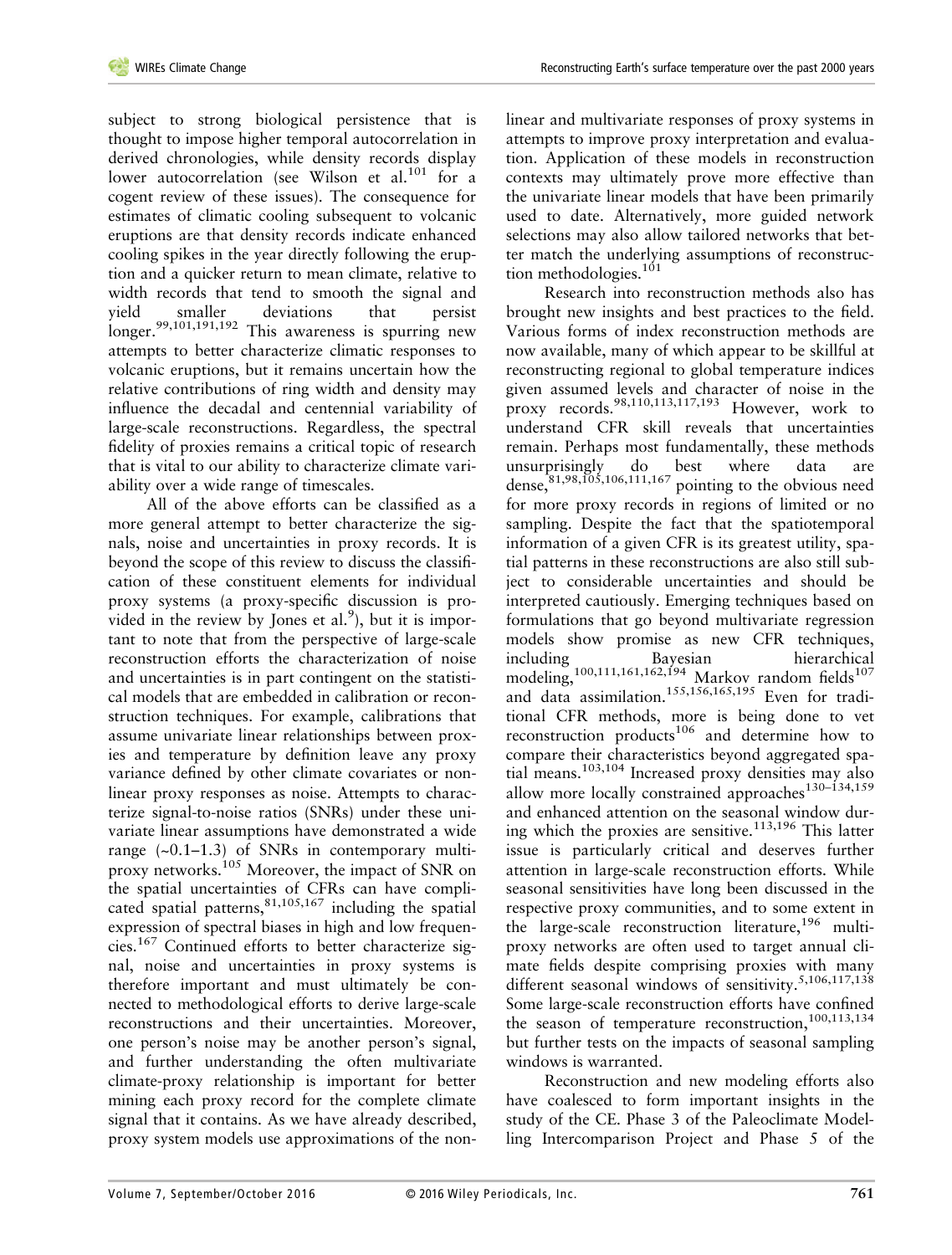Coupled Model Intercomparison Project (PMIP3/ CMIP5), produced in conjunction with AR5, adopted the last-millennium experiment into the PMIP3/CMIP5 framework.<sup>69</sup> An important aspect of the experimental design was that all of the simulations were created with the same configurations and resolutions as the equivalent model experiments for the historical, future projections and preindustrial control runs. This has revolutionized the ability of paleoclimatic model-data comparisons to have direct relevance for 21st-century climate projections. Analyses of last-millennium simulations consequently have more broadly focused on interpretations of lastmillennium dynamics $197-202$  and on benchmarking future projections against the last millennium.<sup>203</sup> In a similar vein, more modeling centers are beginning to produce last-millennium ensemble simulations that include single forcing runs,  $71,204,205$  which allow for robust separation of forced and internal variability and assessment of climate responses to individual radiative forcings. These efforts have made comparisons between reconstructions and model simulations a powerful means of gaining insight into the climate of the CE that goes beyond hemispheric or global means, and has similarly provided evaluations of model performance with direct quantitative relevance to future projections. Methods of model-data comparison are also fundamental, and recent research is exploring how best to perform them197–200,206,207 and how they might be used to constrain future projections.<sup>208</sup>

## **AN EMERGING ORCHESTRA**

All of the above developments are driving a new age of research on the climate of the CE and contributing to a detailed historical account of how and why climate evolved over the last several millennia. These advances are encouraging more cohesive and collaborative investigations into the dynamics of climate variability and change over decades to centuries. Understanding and characterizing how climate varies on these time scales is fundamental to assessing the full range of risks associated with the combined impact of anthropogenic climate change and internal climate variability – the near-term future will be significantly impacted by both.209,210

It may indeed be time to abandon the hockey metaphor altogether, in favor of one that portrays the research evolution in this field as a collection of musicians in an orchestra who are warming up and tuning their instruments prior to a performance. The cacophonous mixture of sound during such moments comprises contributions from many instruments, each with their own tonal range of frequencies and each contributing to the collective sound in the chamber. As the musicians continue to warm up, however, the sound becomes more cohesive and instead of disharmony, the ensemble of instruments begins to coalesce around common meters and melodies. The continuing attempts to reconstruct and understand the climate of the CE are not unlike this orchestral analogy. Different proxies, methods and models passed through a period of dissonance, but from the early cacophony some harmony has arisen. Subsequent progress in several important areas has revealed common tones in an emerging scientific composition, one that provides an improved understanding of how Earth's climate has varied over the CE*<sup>d</sup>* . Our understanding of climate over the last 2000 years will never be defined with the precision of a symphonic composition, but progress in many important areas has discovered common tones that now contribute to an improved understanding. Prospects for the future include the addition of new instruments to our scientific orchestra; some will enhance our coverage of temporal frequencies, others will provide greater geographic coverage, and still others will illuminate not only temperature, but also hydrological variables, salinity, ice cover and more. Continued development of reconstruction techniques will improve the synthesis of these new and growing proxy networks while better characterizing the strengths and uncertainties of the spatial and temporal information in reconstruction products.

Perhaps the ultimate prospect will be to incorporate the empirical knowledge gleaned from proxy reconstructions into the evaluation and improvement of climate model simulations. These efforts will be rooted in data-model comparisons over the CE that evaluate model performance and constrain projections of future climate based on these comparisons. In this truly quantitative way, the spirit expressed in the Churchill quote that opened this review can actually be realized as a means of peering into the future with stronger constraints from the past.

#### **NOTES**

*<sup>a</sup>* Earlier nomenclature referenced the First and Second Assessment Reports as the FAR and SAR respectively, but we eschew this designation because of the eventual ambiguity among the First, Fourth, and Fifth Assessment Reports. We reference the five IPCC Assessment Reports as AR1 through AR5.

*<sup>b</sup>* Despite its wide use in the dendroclimatic literature, *standardization* can be ambiguous in this context because it is used differently in other branches of data analysis and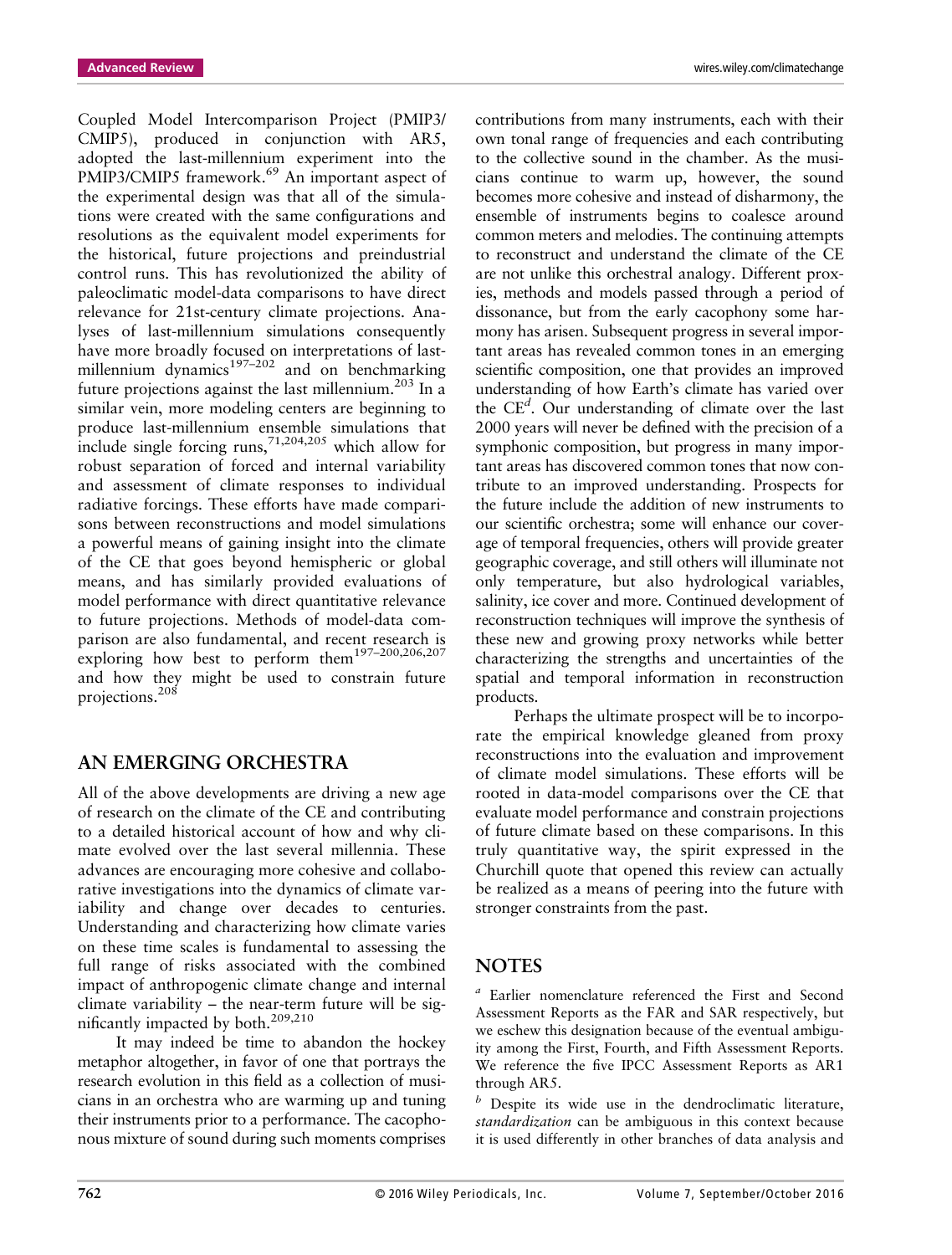statistics and even in the context of climate reconstructions where it can mean the normalization and centering of a timeseries. *Detrending* is therefore often used as an alternative and synonymous term in the literature. We nevertheless continue to use the term standardization herein, given its widespread usage in the dendroclimatological literature.

*<sup>c</sup>* Although not applied to reconstruct the global temperature field, various authors<sup>128,129</sup> used the reduced space optimal interpolation method to reconstruct Pacific Ocean sea surface temperatures from 1607–1990. Similarly, the point-by-point regression scheme<sup>130</sup> was developed to produce continental-scale CFRs targeting hydroclimate<sup>130-133</sup> and temperature.<sup>134</sup> Alternative CFR methods were therefore being discussed in the literature contemporaneous to the hemispheric and global temperature debates, but they were being applied in different contexts.

*<sup>d</sup>* From the perspective of this climate analogy, it is ironic that the instrument (the oboe) that is commonly used for the tonal calibration of the other instruments during the warmup period is selected because its voice, among all the instruments, is least sensitive to the variable conditions of temperature, humidity, and air circulation in the orchestra hall.

#### **ACKNOWLEDGMENTS**

We thank two anonymous reviewers for their helpful suggestions and comments, and Dave Chapman for comments on an early draft of this manuscript. Lamont contribution #8016.

#### **REFERENCES**

- 1. Folland CK, Karl TR, Vinnikov KY. Observed climate variations and change. In: Houghton JT, Jenkins GJ, Ephraums JJ, eds. *Climate Change, the IPCC Scientific Assessment*. WMO/UNEP/IPCC. Cambridge and New York: Cambridge University Press; 1990.
- 2. Nicholls N, Grtuza GV, Jouzel J, Karl TR, Ogallo LA, Parker DA. Observed climate variability and change. In: Houghton JT, Meira Filho LG, Callander BA, Harris N, Kattenberg A, Maskell K, eds. *Climate Change 1995, The Science of Climate Change, in the Second Assessment Report of the IPCC*. Cambridge and New York: Cambridge University Press; 1995.
- 3. Folland CK, Karl TR, Christy JR, Clarke RA, Gruza GV, Jouzel J, Mann ME, Oerlemans J, Salinger MJ, Wang SW. Observed climate variability and change. In: Houghton JT, Ding Y, Griggs DJ, Noguer M, van der Linden PJ, Dai X, Maskell K, Johnson CA, eds. *Climate Change 2001, The Scientific Basis, in the Third Assessment Report of the IPCC*. Cambridge, and New York: Cambridge University Press; 2001.
- 4. Jansen E, Overpeck J, Briffa KR, Duplessy JC, Joos F, Masson-Delmotte V, Olago D, Otto-Bliesner B, Peltier WR, Rahmstorf S, et al. Palaeoclimate. In: Solomon S, Qin D, Manning M, Chen Z, Marquis M, Averyt KB, Tignor M, Miller HL, eds. *Climate Change 2007: The Physical Science Basis. Contribution of Working Group I to the Fourth Assessment Report of the Intergovernmental Panel on Climate Change*. Cambridge and New York: Cambridge University Press; 2007.
- 5. Stocker TF, Qin D, Plattner GK, Tignor M, Allen SK, Boschung J, Nauels A, Xia Y, Bex V, Midgley PM,

eds. Climate Change 2013: The Physical Science Basis. Contribution of Working Group I to the Fifth Assessment Report of the Intergovernmental Panel on Climate Change. Cambridge and New York: Cambridge University Press; 2013.

- 6. Jones PD, Mann ME. Climate over past millennia. *Rev Geophys* 2004, 42:RG2002. doi:[10.1029/](http://dx.doi.org/10.1029/2003RG000143) [2003RG000143.](http://dx.doi.org/10.1029/2003RG000143)
- 7. North GR, Biondi F, Bloomfield P, Christy JR, Cuffey KM, Dickinson RE, Druffel ERM, Nychka D, Otto-Bliesner B, Roberts N, et al. *Surface Temperature Reconstructions for the Last 2,000 Years*. Washington, DC: The National Academies Press; 2006.
- 8. Mann ME. Climate over the past two millennia. *Annu Rev Earth Planet Sci* 2007, 35:111–136.
- 9. Jones PD, Briffa KR, Osborn TJ, Lough JM, Van Ommen TD, Vinther BM, Luterbacher J, Wahl ER, Zwiers FW, Mann ME, et al. High-resolution palaeoclimatology of the last millennium: a review of current status and future prospects. *Holocene* 2009, 19:3. doi:[10.1177/0959683608098952.](http://dx.doi.org/10.1177/0959683608098952)
- 10. Frank D, Esper J, Zorita E, Wilson R. A noodle, hockey stick, and spaghetti plate: a perspective on high-resolution paleoclimatology. *WIREs Clim Change* 2010, 1:507–516. doi[:10.1002/wcc.53](http://dx.doi.org/10.1002/wcc.53).
- 11. Smerdon JE. Climate models as a test bed for climate reconstruction methods: pseudoproxy experiments. *WIREs Clim Change* 2012, 3:63–77. doi:[10.1002/](http://dx.doi.org/10.1002/wcc.149) [wcc.149](http://dx.doi.org/10.1002/wcc.149).
- 12. Imbrie F, Imbrie KP. *Ice Ages: Solving the Mystery*. 2nd ed. Cambridge, MA: Harvard University Press; 1986.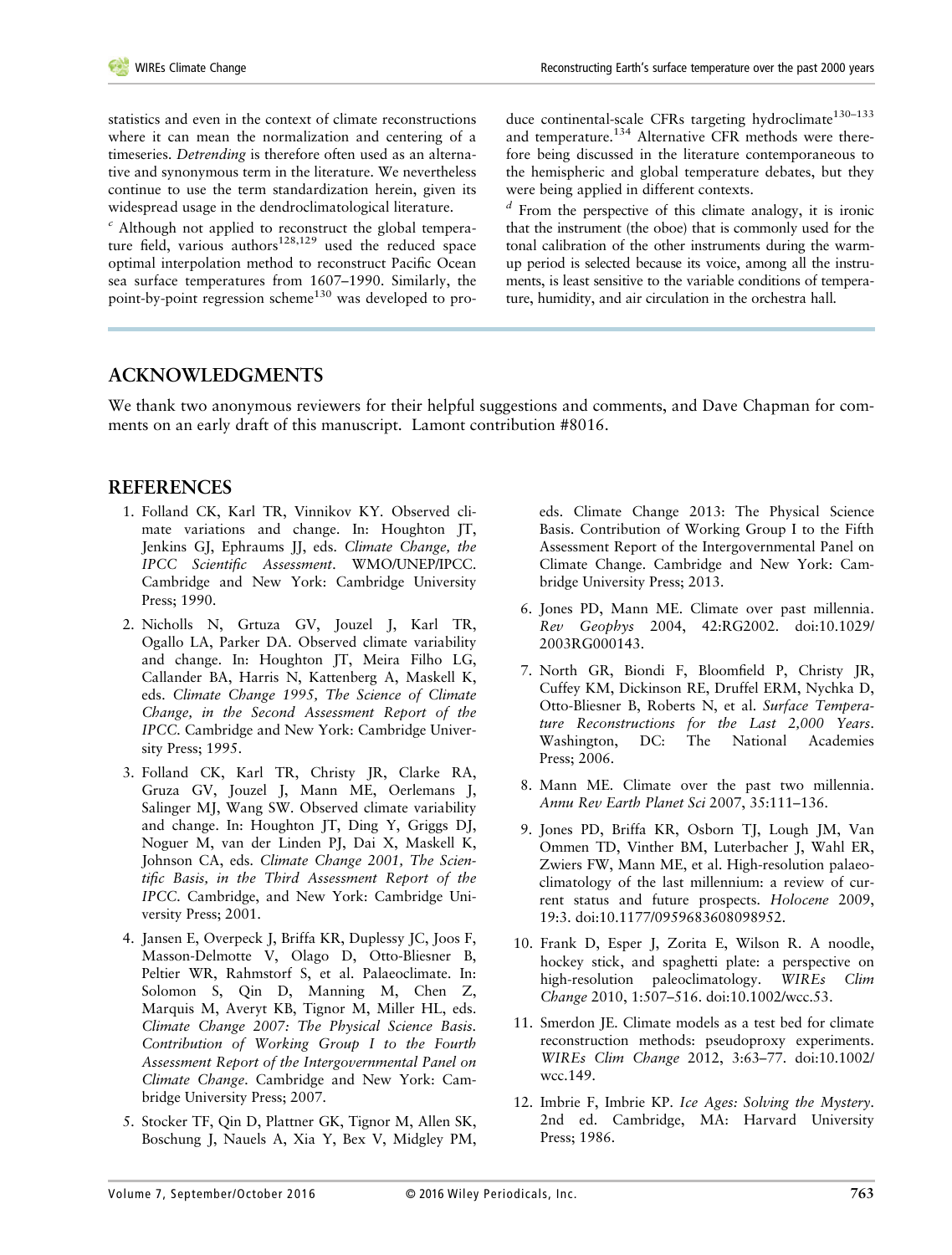- 13. Cook ER. *Dendrochronology and Dendroclimatology: Encyclopedia of Environmetrics*. John Wiley & Sons, Ltd; 2006. Available at: http://onlinelibrary. wiley.com/doi/10.1002/9780470057339.vad013/ abstract.
- 14. Fritts HC. Dendroclimatology and dendroecology. *Quat Res* 1971, 1:419–449.
- 15. Fritts HC. *Tree Rings and Climate*. London: Academic Press; 1976.
- 16. Groveman B, Landsberg H. Simulated northern hemisphere temperature departures 1579–1880. *Geophys Res Lett* 1979, 6:767–769.
- 17. Landsberg H, Groveman B, Hakkarinen I. A simple method for approximating the annual temperature of the Northern Hemisphere. *Geophys Res Lett* 1978, 5:505–506.
- 18. Jacoby G, D'Arrigo R. Reconstructed Northern Hemisphere annual temperature since 1671 based on highlatitude tree-ring data from North America. *Clim Change* 1989, 14:39–59.
- 19. Fagan B. *The Little Ice Age: How Climate Made History 1300–1850*. New York: Basic Books; 2000.
- 20. Fagan B. *The Great Warming: Climate Change and the Rise and Fall of Civilizations*. New York: Bloomsbury Press; 2008.
- 21. Bradley RS, Jones PD. Little Ice Age summer temperature variations; their nature and relevance to recent global warming trends. *Holocene* 1993, 3:367–376.
- 22. Jones PD, Briffa KR, Barnett TP, Tett SFB. Highresolution palaeoclimatic records for the last millennium: interpretation, integration and comparison with General Circulation Model control run temperatures. *Holocene* 1998, 8:455–471.
- 23. Mann ME, Bradley RS, Hughes MK. Global-scale temperature patterns and climate forcing over the past six centuries. *Nature* 1998, 392:779–787.
- 24. Mann ME, Bradley RS, Hughes MK. Northern hemisphere temperatures during the past millennium: inferences, uncertainties, and limitations. *Geophys Res Lett* 1999, 26:759–762.
- 25. Briffa KR. Annual climate variability in the Holocene: interpreting the message of ancient trees. *Quat Sci Rev* 2000, 19:87–105.
- 26. Morice CP, Kennedy JJ, Rayner NA, Jones PD. Quantifying uncertainties in global and regional temperature change using an ensemble of observational estimates: the HadCRUT4 data set. *J Geophys Res* 2012, 117:D08101.
- 27. Lamb H. The early medieval warm epoch and its sequel. *Palaeogeogr Palaeoclimatol Palaeoecol* 1965, 1:13–37. doi[:10.1016/0031-0182\(65\)90004-0](http://dx.doi.org/10.1016/0031-0182(65)90004-0).
- 28. Manley G. The mean temperature of central England, 1698–1952. *Q J R Meteorol Soc* 1953, 79:242–261. doi:[10.1002/qj.49707934006.](http://dx.doi.org/10.1002/qj.49707934006)
- 29. Oreskes N, Conway EM. *Merchants of Doubt: How a Handful of Scientists Obscured the Truth on Issues from Tobacco Smoke to Global Warming*. New York: Bloomsbury Press; 2010.
- 30. Bradley RS. *Global Warming and Political Intimidation*. Amherst, MA: University of Massachusetts Press; 2011.
- 31. Powell JL. *The Inquisition of Climate Science*. New York: Columbia University Press; 2011.
- 32. Mann ME. *The Hockey Stick and the Climate Wars: Dispatches from the Front Lines*. New York: Columbia University Press; 2012.
- 33. Shindell DT, Schmidt GA, Miller RL, Mann ME. Volcanic and solar forcing of climate change during the preindustrial era. *J Clim* 2003, 16:4094–4107.
- 34. Mann ME, Hughes MK. Tree-ring chronologies and climate variability. *Science* 2002, 296:848.
- 35. Broecker WS. Was the medieval warm period global? *Science* 2001, 291:1497–1499.
- 36. Cook ER, Briffa KR, Meko DM, Graybill DA, Funkhouser G. The 'segment length curse' in long tree-ring chronology development for palaeoclimatic studies. *Holocene* 1995, 5:229–237.
- 37. Briffa KR, Jones PD, Bartholin TS, Eckstein D, Schweingruber FH, Karlén W, Zetterberg P, Eronen M. Fennoscandian summers from ad 500: temperature changes on short and long timescales. *Clim Dyn* 1992, 7:111–119.
- 38. Esper J, Cook ER, Schweingruber FH. Low-frequency signals in long tree-ring chronologies for reconstruction of past temperature variability. *Science* 2002, 295:2250–2253.
- 39. Pollack HN, Huang S, Shen PY. Climate change record in subsurface temperatures: a global perspective. *Science* 1998, 282:279–281. doi:[10.1126/](http://dx.doi.org/10.1126/science.282.5387.279) [science.282.5387.279.](http://dx.doi.org/10.1126/science.282.5387.279)
- 40. Huang S, Pollack HN, Shen PY. Temperature trends over the past five centuries reconstructed from borehole temperatures. *Nature* 2000, 403:756–758.
- 41. Harris RN, Chapman DS. Mid-latitude  $(30^{\circ} 60^{\circ} N)$ climatic warming inferred by combining borehole temperatures with surface air temperatures. *Geophys Res Lett* 2001, 28:747–750.
- 42. Beltrami H. Climate from borehole data: energy fluxes and temperatures since 1500. *Geophys Res Lett* 2002, 29:2111. doi[:10.1029/2002GL015702](http://dx.doi.org/10.1029/2002GL015702).
- 43. Pollack HN, Smerdon JE. Borehole climate reconstructions: spatial structure and hemispheric averages. *J Geophys Res* 2004, 109:D11106. doi:[10.1029/](http://dx.doi.org/10.1029/2003JD004163) [2003JD004163](http://dx.doi.org/10.1029/2003JD004163).
- 44. Pollack HN, Huang S. Climate reconstruction from subsurface temperatures. *Annu Rev Earth Planet Sci* 2000, 28:339–365.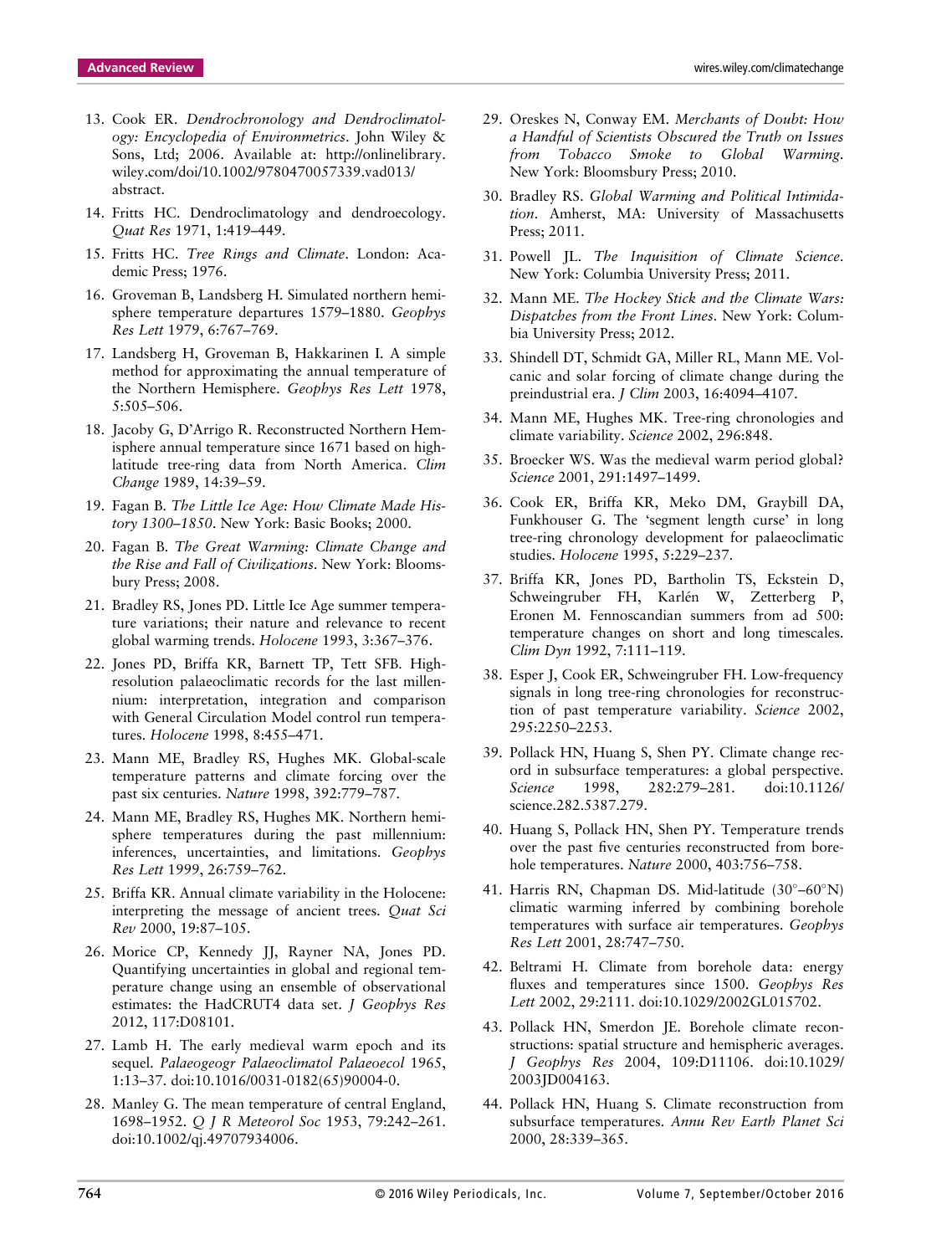- 45. Cermak V. Underground temperature and inferred climatic temperature of the past millennium. *Palaeogeogr Palaeoclimatol Palaeoecol* 1971, 10:1–19.
- 46. Cermak V, Bodri L, Safanda J. Underground temperature fields and changing climate: evidence from Cuba. *Palaeogeogr Palaeoclimatol Palaeoecol* 1992, 97:325–337.
- 47. Huang S, Shen PY, Pollack HN. Deriving centurylong trends of surface temperature change from borehole temperatures. *Geophys Res Lett* 1996, 23:257–260.
- 48. Mann ME, Schmidt GA. Ground vs. surface air temperature trends: implications for borehole surface temperature reconstructions. *Geophys Res Lett* 2003, 30:1607. doi:[10.1029/2003GL017170.](http://dx.doi.org/10.1029/2003GL017170)
- 49. Mann ME, Rutherford S, Bradley RS, Hughes MK, Keiming FT. Optimal surface temperature reconstructions using terrestrial borehole data. *J Geophys Res* 2003, 108(D7):4203. doi:[10.1029/2002JD002532](http://dx.doi.org/10.1029/2002JD002532).
- 50. Stieglitz M, Dery SJ, Romanovsky VE, Osterkamp TE. The role of snow cover in the warming of arctic permafrost. *Geophys Res Lett* 2003, 30:1721. doi:[10.1029/2003GL017337.](http://dx.doi.org/10.1029/2003GL017337)
- 51. Chapman DS, Bartlett MG, Harris RN. Comment on "Ground vs. surface air temperature trends: Implications for borehole surface temperature reconstructions" by M. E. Mann and G. Schmidt. *Geophys Res Lett* 2004, 31:L07205. doi:[10.1029/2003GL019054](http://dx.doi.org/10.1029/2003GL019054).
- 52. Huang S. Merging information from different resources for new insights into climate change in the past and future. *Geophys Res Lett* 2004, 31:L13205. doi:[10.1029/2004GL019781](http://dx.doi.org/10.1029/2004GL019781).
- 53. Lin X, Smerdon JE, England AW, Pollack HN. A model study of the effects of climatic precipitation changes on ground temperatures. *J Geophys Res* 2003, 108(D7):4230. doi:[10.1029/2002JD002878](http://dx.doi.org/10.1029/2002JD002878).
- 54. Smerdon JE, Pollack HN, Enz JW, Lewis MJ. Conduction-dominated heat transport of the annual temperature signal in soil. *J Geophys Res* 2003, 108(B9):2431. doi[:10.1029/2002JB002351](http://dx.doi.org/10.1029/2002JB002351).
- 55. Smerdon JE, Pollack HN, Cermak V, Enz JW, Kresl M, Safanda J, Wehmiller JF. Air-ground temperature coupling and subsurface propagation of annual temperature signals. *J Geophys Res* 2004, 109:D21107. doi:[10.1029/2004JD005056](http://dx.doi.org/10.1029/2004JD005056).
- 56. Smerdon JE, Pollack HN, Cermak V, Enz JW, Kresl M, Safanda J, Wehmiller JF. Daily, seasonal, and annual relationships between air and subsurface temperatures. *J Geophys Res* 2006, 111:D07101. doi:[10.1029/2004JD005578](http://dx.doi.org/10.1029/2004JD005578).
- 57. Bartlett MG, Chapman DS, Harris RN. Snow and the ground temperature record of climate change. *J Geophys Res* 2004, 109:F04008. doi:[10.1029/](http://dx.doi.org/10.1029/2004JF000224) [2004JF000224.](http://dx.doi.org/10.1029/2004JF000224)
- 58. Bartlett MG, Chapman DS, Harris RN. Snow effect on North American ground temperatures, 1950–2002. *J Geophys Res* 2005, 110:F03008. doi:[10.1029/2005JF000293.](http://dx.doi.org/10.1029/2005JF000293)
- 59. Beltrami H, Kellman L. An examination of short- and long-term air-ground temperature coupling. *Glob Planet Change* 2003, 38:291–303.
- 60. González-Rouco F, von Storch H, Zorita E. Deep soil temperature as proxy for surface air-temperature in a coupled model simulation of the last thousand years. *Geophys Res Lett* 2003, 30:2116. doi:[10.1029/](http://dx.doi.org/10.1029/2003GL018264) [2003GL018264](http://dx.doi.org/10.1029/2003GL018264).
- 61. González-Rouco JF, Beltrami H, Zorita E, von Storch H. Simulation and inversion of borehole temperature profiles in surrogate climates: spatial distribution and surface coupling. *Geophys Res Lett* 2006, 33:L01703. doi:[10.1029/2005GL024693](http://dx.doi.org/10.1029/2005GL024693).
- 62. Briffa KR, Osborn TJ. Blowing hot and cold. *Science* 2002, 295:2227–2228.
- 63. Rutherford S, Mann ME. Correction to "Optimal surface temperature reconstructions using terrestrial borehole data." *J Geophys Res* 2004, 109:D11107. doi:[10.1029/2003JD004290.](http://dx.doi.org/10.1029/2003JD004290)
- 64. Schmidt GA, Mann ME. Reply to comment on "Ground vs. surface air temperature trends: Implications for borehole surface temperature reconstructions" by D. Chapman et al. *Geophys Res Lett* 2004, 31:L07206. doi:[10.1029/2003GL019144](http://dx.doi.org/10.1029/2003GL019144).
- 65. García-García A, Cuesta-Valero FJ, Beltrami H, Smerdon JE. Simulation of air and ground temperatures in PMIP3/CMIP5 last millennium simulations: implications for climate reconstructions from borehole temperature profiles. *Env Res Lett* 2016, 11:044022. doi[:10.1088/1748-9326/11/4/044022](http://dx.doi.org/10.1088/1748-9326/11/4/044022).
- 66. Osborn TJ, Raper SCB, Briffa KR. Simulated climate change during the last 1,000 years: comparing the ECHO-G general circulation model with the MAGICC simple climate model. *Clim Dyn* 2006, 27:185–197.
- 67. Mann ME, Rutherford S, Wahl E, Ammann C. Testing the fidelity of methods used in proxy-based reconstructions of past climate. *J Clim* 2005, 18:4097–4107.
- 68. Ammann CM, Joos F, Schimel DS, Otto-Bliesner BL, Tomas RA. Solar influence on climate during the past millennium: results from transient simulations with the NCAR Climate System Model. *Proc Natl Acad Sci USA* 2007, 104:3713–3718. doi[:10.1073](http://dx.doi.org/10.1073-pnas.0605064.103) [pnas.0605064.103](http://dx.doi.org/10.1073-pnas.0605064.103).
- 69. Taylor KE, Stouffer RJ, Meehl GA. An overview of CMIP5 and the experiment design. *Bull Am Meteorol Soc* 2012, 93:485–498. doi:[10.1175/BAMS-D-](http://dx.doi.org/10.1175/BAMS-D-11-00094.1)[11-00094.1](http://dx.doi.org/10.1175/BAMS-D-11-00094.1).
- 70. Fernández-Donado L, González-Rouco JF, Raible CC, Ammann CM, Barriopedro D, García-Bustamante E, Jungclaus JH, Lorenz SJ,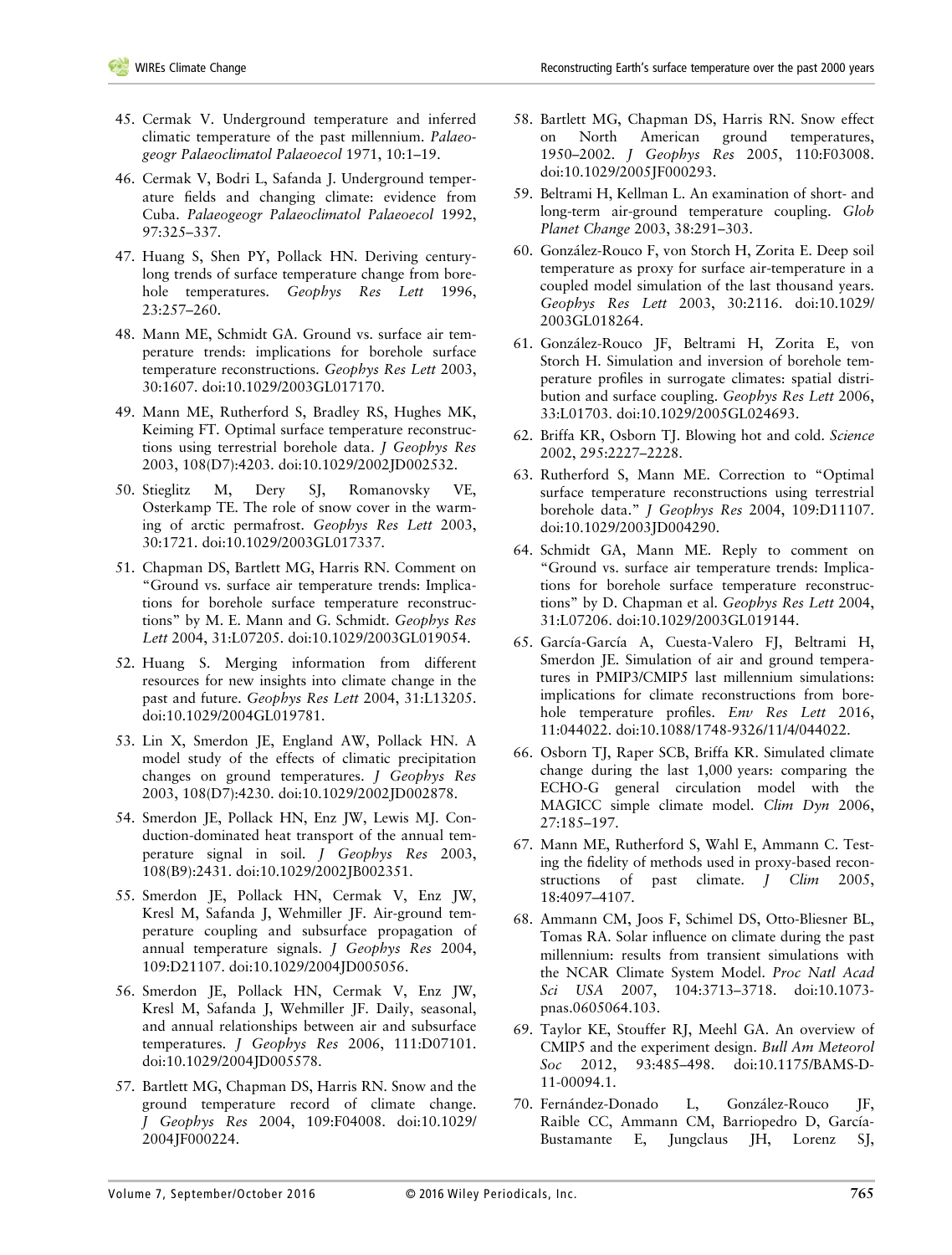Luterbacher J, Phipps SJ, et al. Large-scale temperature response to external forcing in simulations and reconstructions of the last millennium. *Clim Past* 2013, 9:393–421. doi[:10.5194/cp-9-393-2013](http://dx.doi.org/10.5194/cp-9-393-2013).

- 71. Jungclaus JH, Lorenz SJ, Timmreck C, Reick CH, Brovkin V, Six K, Segschneider J, Giorgetta MA, Crowley TJ, Pongratz J, et al. Climate and carboncycle variability over the last millennium. *Clim Past* 2010, 6:723–737. doi[:10.5194/cp-6-723-2010](http://dx.doi.org/10.5194/cp-6-723-2010).
- 72. von Storch H, Zorita E, Jones JM, Dimitriev Y, González-Rouco F, Tett SFB. Reconstructing past climate from noisy data. *Science* 2004, 306:679–682.
- 73. Zorita E, Gonzalez-Rouco F, Legutke S. Testing the Mann et al. (1998) approach to paleoclimate reconstructions in the context of a 1000-yr control simulation with the ECHO-G coupled climate model. *J Clim* 2003, 20:1378–1390
- 74. von Storch H, Zorita E, Jones JM, Dimitriev Y, González-Rouco F, Tett SFB. Response to comment on "Reconstructing past climate from noisy data". *Science* 2006, 312:529c.
- 75. Wahl ER, Ritson DM, Ammann CM. Comment on "Reconstructing past climate from noisy data". *Science* 2006, 312:529b.
- 76. von Storch H, Zorita E, González-Rouco F. Assessment of three temperature reconstruction methods in the virtual reality of a climate simulation. *Int J Earth Sci* 2009, 98:67–82.
- 77. Mann ME, Rutherford S, Wahl E, Ammann C. Robustness of proxy-based climate field reconstruction methods. *J Geophys Res* 2007, 112:D12109. doi:[10.1029/2006JD008272](http://dx.doi.org/10.1029/2006JD008272).
- 78. Mann ME, Rutherford S, Wahl E, Ammann C. Reply to comments on "Testing the fidelity of methods used on proxy-based reconstructions of past climate" by Zorita et al. *J Clim* 2007, 20:3699–3703.
- 79. Rutherford S, Mann ME, Wahl E, Ammann C. Reply to comment by Jason E. Smerdon et al. on "Robustness of proxy-based climate field reconstruction methods". *J Geophys Res* 2008, 113:D18107. doi:[10.1029/2008JD009964](http://dx.doi.org/10.1029/2008JD009964).
- 80. Smerdon JE, González -Rouco JF, Zorita E. Comment on "Robustness of proxy-based climate field reconstruction methods" by Michael E. Mann et al. *J Geophys Res* 2008, 113:–D18106. doi:[10.1029/](http://dx.doi.org/10.1029/2007JD009542) [2007JD009542.](http://dx.doi.org/10.1029/2007JD009542)
- 81. Smerdon JE, Kaplan A, Zorita E, González-Rouco JF, Evans MN. Spatial performance of four climate field reconstruction methods targeting the Common Era. *Geophys Res Lett* 2011, 38:L11705. doi:[10.1029/](http://dx.doi.org/10.1029/2011GL047372) [2011GL047372.](http://dx.doi.org/10.1029/2011GL047372)
- 82. Zorita E, González-Rouco JF, von Storch H. Comment on "Testing the fidelity of methods used in proxy-based reconstructions of past climate" by Mann et al. *J Clim* 2007, 20:2693–3698.
- 83. Rahmstorf S. Testing climate reconstructions. *Science* 2006, 312:1872.
- 84. D'Arrigo R, Wilson R, Liepert B, Cherubini P. On the 'divergence problem' in Northern forests: a review of the tree-ring evidence and possible causes. *Glob Planet Change* 2008, 60:289–305.
- 85. Briffa KR, Schweingruber FH, Jones PD, Osborn TJ, Shiyatoff SG, Vaganov EA. Reduced sensitivity of recent tree-growth to temperature at high northern latitudes. *Nature* 1998, 391:678–682.
- 86. McIntyre S, McKitrick R. Hockey sticks, principal components, and spurious significance. *Geophys Res Lett* 2005, 32:L03710. doi:[10.1029/2004GL021750](http://dx.doi.org/10.1029/2004GL021750).
- 87. von Storch H, Zorita E. Comment on "Hockey sticks, principal components, and spurious significance" by S. McIntyre and R. McKitrick. *Geophys Res Lett* 2005, 32:L20701. doi[:10.1029/2005GL022753](http://dx.doi.org/10.1029/2005GL022753).
- 88. Huybers P. Comment on "Hockey sticks, principal components, and spurious significance" by S. McIntyre and R. McKitrick. *Geophys Res Lett* 2005, 32:L20705. doi[:10.1029/2005GL023395](http://dx.doi.org/10.1029/2005GL023395).
- 89. McIntyre S, McKitrick R. Reply to comment by von Storch and Zorita on "Hockey sticks, principal components, and spurious significance". *Geophys Res Lett* 2005, 32:L20714. doi:[10.1029/2005GL023089](http://dx.doi.org/10.1029/2005GL023089).
- 90. McIntyre S, McKitrick R. Reply to comment by Huybers on "Hockey sticks, principal components,and spurious significance". *Geophys Res Lett* 2005, 32: L20713. doi[:10.1029/2005GL023586.](http://dx.doi.org/10.1029/2005GL023586)
- 91. Wahl E, Ammann CM. Robustness of the Mann, Bradley, Hughes reconstruction of Northern Hemisphere surface temperatures: examination of criticisms based on the nature and processing of proxy climate evidence. *Clim Change* 2007, 85:33–69. doi:[10.1007/s10584-006-9105-7](http://dx.doi.org/10.1007/s10584-006-9105-7).
- 92. Ammann C, Wahl E. The importance of the geophysical context in statistical evaluations of climate reconstruction procedures. *Clim Change* 2007, 85:71–88. doi:[10.1007/s10584-007-9276-x](http://dx.doi.org/10.1007/s10584-007-9276-x).
- 93. Bürger G, Cubasch U. Are multiproxy climate reconstructions robust? *Geophys Res Lett* 2005, 32: L23711. doi[:10.1029/2005GL024155.](http://dx.doi.org/10.1029/2005GL024155)
- 94. Emile-Geay J, Eshleman JA. Toward a semantic web of paleoclimatology. *Goechem Geophys Geosyst* 2013, 14:457–469. doi[:10.1002/ggge.20067.](http://dx.doi.org/10.1002/ggge.20067)
- 95. PAGES 2k Consortium. A community-driven framework for climate reconstructions. *Eos Trans Am Geophys Union* 2014, 95:361.
- 96. Cook E, Briffa KR, Jones PD. Spatial regression methods in dendroclimatology: a review and comparison of two techniques. *Int J Clim* 1994, 14:379–402.
- 97. McShane BB, Wyner AJ. A statistical analysis of multiple temperature proxies: are reconstructions of surface temperatures over the last 1000 years reliable? *Ann Appl Stat* 2011, 5:5–44.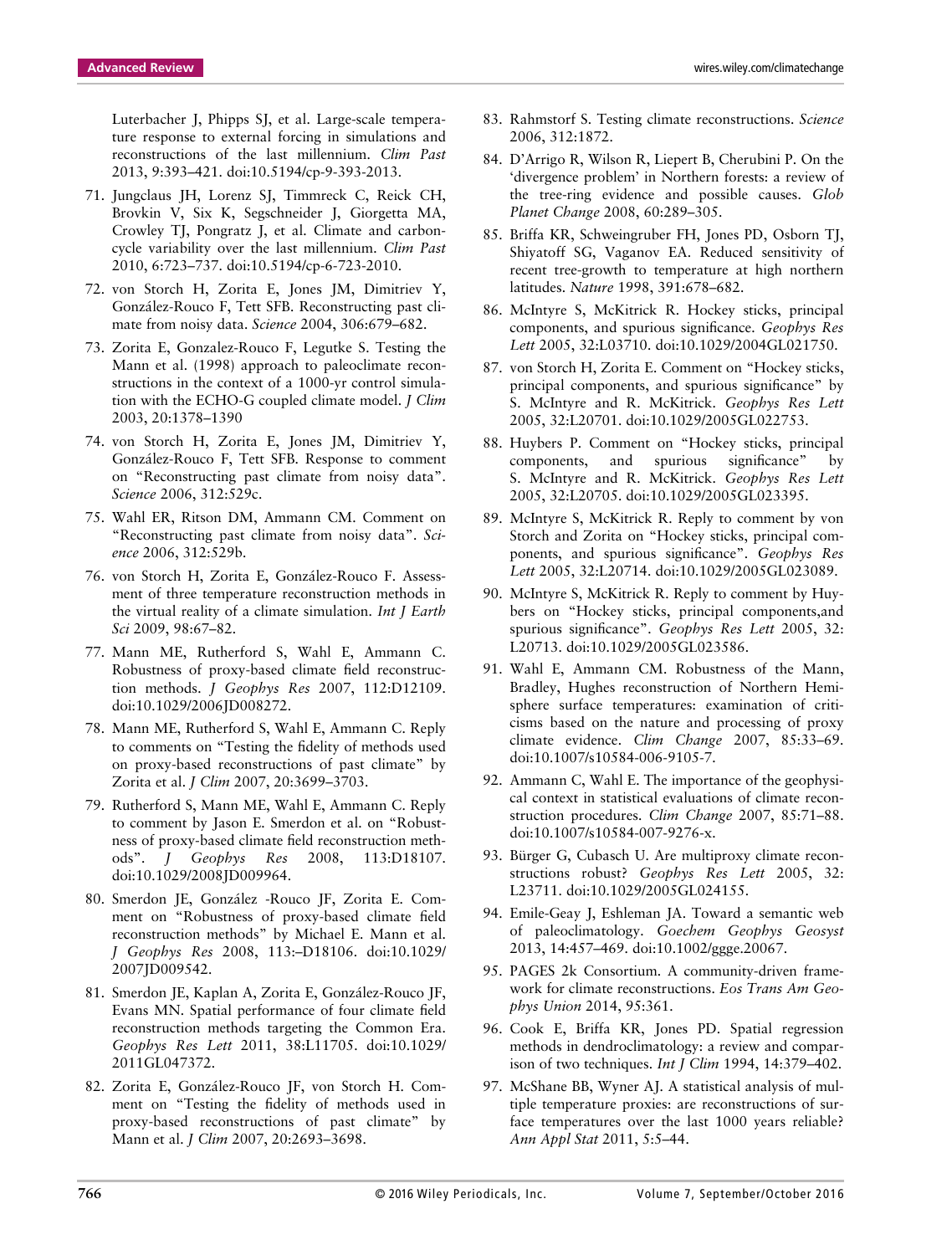- 98. Wahl ER, Smerdon JE. Comparative performance of paleoclimatic field and index reconstructions derived from climate proxies and noise-only predictors. *Geophys Res Lett* 2012, 39:L06703. doi:[10.1029/](http://dx.doi.org/10.1029/2012GL051086) [2012GL051086.](http://dx.doi.org/10.1029/2012GL051086)
- 99. Schneider L, Smerdon JE, Büntgen U, Wilson RJS, Myglan VS, Kirdyanov AV, Esper J. Revising midlatitude summer temperatures back to AD 600 based on a wood density network. *Geophys Res Lett* 2015, 42:4556–4562. doi[:10.1002/2015GL063956.](http://dx.doi.org/10.1002/2015GL063956)
- 100. Luterbacher J, Werner JP, Smerdon JE, Fernández-Donado L, Gonzalez-Rouco JF, Barriopedro D, Ljungqvist F, Büntgen U, Zorita E, Wagner S, et al. - European summer temperatures since Roman times. *Environ Res Lett* 2016, 11:024001. doi:[10.1088/](http://dx.doi.org/10.1088/1748-9326/11/2/024001) [1748-9326/11/2/024001.](http://dx.doi.org/10.1088/1748-9326/11/2/024001)
- 101. Wilson R, Anchukaitis K, Briffa KR, Büntgen U, Cook E, D'Arrigo R, Davi N, Esper J, Franke D, Gunnarsonk B, et al. Last millennium northern hemisphere summer temperatures from tree rings. Part I: the long term context. *Quat Sci Rev* 2016, 134:1–18.
- 102. Gómez-Navarro JJ, Werner J, Wagner S, Luterbacher J, Zorita E. Establishing the skill of climate field reconstruction techniques for precipitation with pseudoproxy experiments. *Clim Dyn* 2015, 45:1395–1413.
- 103. Li B, Smerdon JE. Defining spatial assessment metrics for evaluation of paleoclimatic field reconstructions of the Common Era. *Environmetrics* 2012, 23:394–406.
- 104. Li B, Zhang X, Smerdon JE. Comparison between spatio-temporal random processes and application to climate model data, *Environmetrics*. In press.
- 105. Wang J, Emile-Geay J, Guillot D, Smerdon JE, Rajaratnam B. Evaluating climate field reconstruction techniques using improved emulations of real-world conditions. *Clim Past* 2014, 10:1–19. doi:[10.5194/](http://dx.doi.org/10.5194/cp-10-1-2014) [cp-10-1-2014.](http://dx.doi.org/10.5194/cp-10-1-2014)
- 106. Wang J, Emile-Geay J, Guillot D, McKay NP, Rajaratnam B. Fragility of reconstructed temperature patterns over the Common Era: implications for model evaluation. *Geophys Res Lett* 2015, 42:7162–7170. doi:[10.1002/2015GL065265](http://dx.doi.org/10.1002/2015GL065265).
- 107. Guillot D, Rajaratnam B, Emile-Geay J. Statistical paleoclimate reconstructions via Markov random fields. *Ann Appl Stat* 2015, 9:324–352.
- 108. Neukom R, Luterbacher J, Villalba R, Küttel M, Frank D, Jones PD, Grosjean M, Esper J, Lopez L, Wanner H. Multi-centennial summer and winter precipitation variability in southern South America. *Geophys Res Lett* 2010, 37:L14708. doi:[10.1029/](http://dx.doi.org/10.1029/2010GL043680) [2010GL043680](http://dx.doi.org/10.1029/2010GL043680).
- 109. Anchukaitis KJ, D'Arrigo RD, Andreu-Hayles L, Frank D, Verstege A, Curtis A, Buckley BM, Jacoby GC, Cook ER. Tree-ring-reconstructed summer temperatures from northwestern North America

during the last nine centuries. *J Clim* 2013, 26:3001–3012. doi:[10.1175/JCLI-D-11-00139.1.](http://dx.doi.org/10.1175/JCLI-D-11-00139.1)

- 110. Hegerl GC, Crowley T, Allen M, Hyde WT, Pollack H, Smerdon J, Zorita E. Detection of human influence on a new 1500-yr climate reconstruction. *J Clim* 2007, 20:650–666. doi[:10.1175/JCLI4011.1.](http://dx.doi.org/10.1175/JCLI4011.1)
- 111. Werner JP, Luterbacher J, Smerdon JE. A pseudoproxy evaluation of bayesian hierarchical modeling and canonical correlation analysis for climate field reconstructions over Europe. *J Clim* 2013, 26:851–867.
- 112. Moberg A, Sonechkin DM, Holmgren K, Datsenko NM, Karlen W. Highly variable Northern Hemisphere temperatures reconstructed from lowand high-resolution proxy data. *Nature* 2005, 433:613–617.
- 113. PAGES 2k Consortium. Continental-scale temperature variability over the last two millennia. *Nat Geosci* 2013, 6:339–346. doi:[10.1038/ngeo1797.](http://dx.doi.org/10.1038/ngeo1797)
- 114. Hegerl GC, Crowley TJ, Hyde WT, Frame D. Climate sensitivity constrained by temperature reconstructions of the last seven centuries. *Nature* 2006, 440:1029–1032.
- 115. D'Arrigo R, Wilson R, Jacoby G. On the long-term context for late twentieth century warming. *J Geophys Res* 2006, 111:D03103. doi:[10.1029/](http://dx.doi.org/10.1029/2005JD006352) [2005JD006352.](http://dx.doi.org/10.1029/2005JD006352)
- 116. Oerlemanns J. Extracting a climate signal from 169 glacier records. *Science* 2005, 308:675–677.
- 117. Mann ME, Zhang Z, Hughes MK, Bradley RS, Miller SK, Rutherford S, Ni F. Proxy-based reconstructions of hemispheric and global surface temperature variations over the past two millennia. *Proc Natl Acad Sci USA* 2008, 105:13252–13257.
- 118. Christiansen B, Ljungqvist FC. The extra-tropical Northern Hemisphere temperature in the last two millennia: reconstructions of low-frequency variability. *Clim Past* 2012, 8:765–786.
- 119. Ljungqvist FC. A new reconstruction of temperature variability in the extratropical northern hemisphere during the last two millennia. *Geogr Ann Ser A-Phys Geogr* 2010, 92:339–351.
- 120. Shi F, Yang B, Mairesse A, von Gunten L, Li J, Bräuning A, Yang F, Xiao X. Northern hemisphere temperature reconstruction during the last millennium using multiple annual proxies. *Clim Res* 2013, 56:231–244.
- 121. Frank D, Esper J, Cook ER. Adjustment for proxy number and coherence in a large-scale temperature reconstruction. *Geophys Res Lett* 2007, 34:L16709.
- 122. Juckes MN, Allen MR, Briffa KR, Esper J, Hegerl GC, Moberg A, Osborn TJ, Weber SL. Millennial temperature reconstruction intercomparison and evaluation. *Clim Past* 2007, 3:591–609.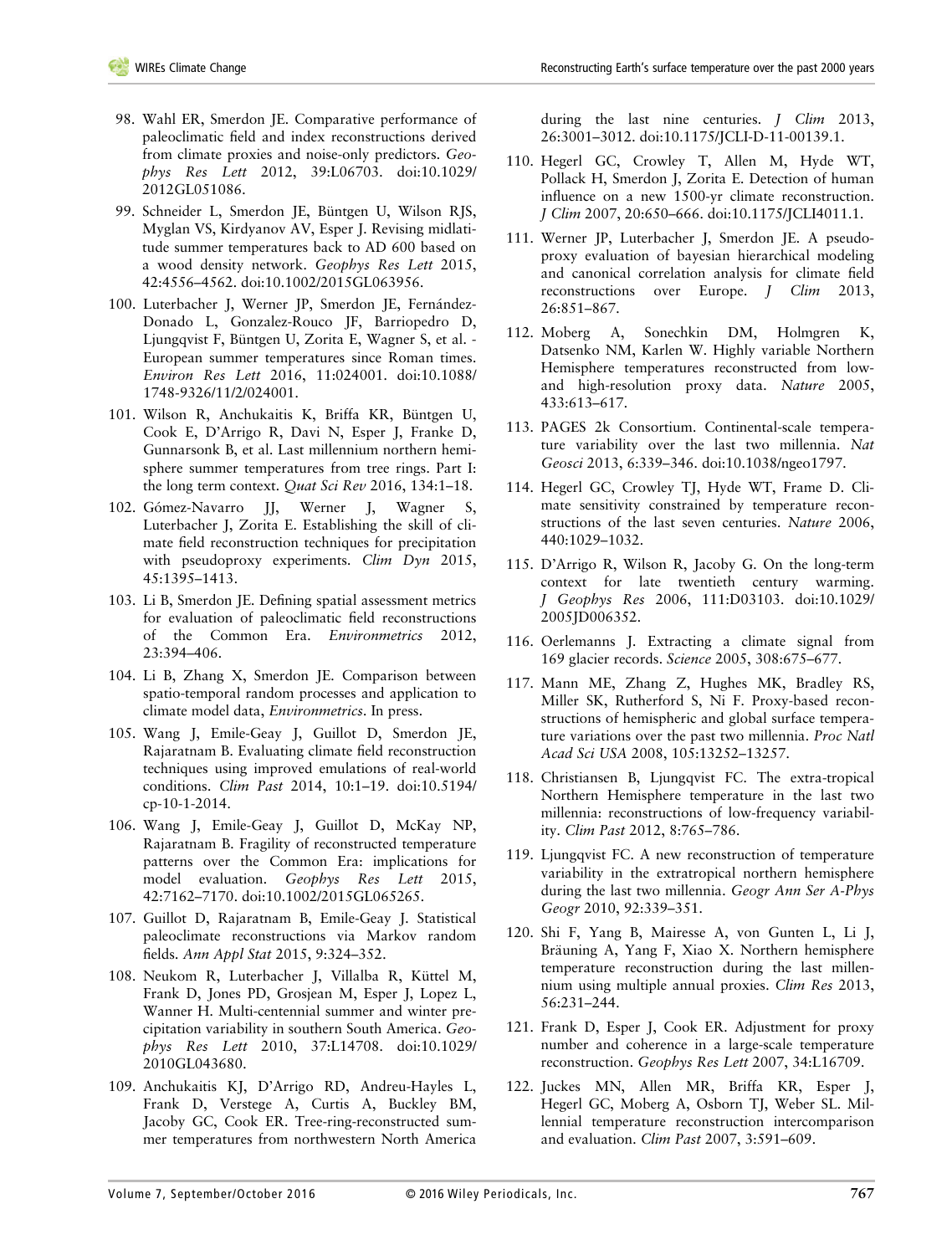- 123. Loehle C, McCulloch JH. Correction to: a 2000-year global temperature reconstruction based on non-tree ring proxies. *Energy Environ* 2008, 19:93–100.
- 124. Leclercq PW, Oerlemans J. Global and hemispheric temperature reconstruction from glacier length fluctuations. *Clim Dyn* 2012, 38:1065–1079.
- 125. Schaefer JM, Denton GH, Kaplan M, Putnam A, Finkel RC, Barrell DJA, Andersen BG, Schwartz R, Mackintosh A, Chinn T, et al. High frequency Holocene glacier fluctuations in New Zealand differ from the northern signature. *Science* 2009, 324:622–625. doi[:10.1126/science.1169312.](http://dx.doi.org/10.1126/science.1169312)
- 126. Young NE, Schweinsberg AD, Briner JP, Schaefer JM. Glacier maxima in Baffin Bay during the medieval warm period coeval with Norse settlement. *Sci Adv* 2015, 1:e1500806. doi:[10.1126/](http://dx.doi.org/10.1126/sciadv.1500806) [sciadv.1500806](http://dx.doi.org/10.1126/sciadv.1500806).
- 127. Schneider T. Analysis of incomplete climate data: estimation of mean values and covariance matrices and imputation of missing values. *J Clim* 2001, 14:853–887.
- 128. Evans MN, Kaplan A, Cane MA. Pacific sea surface temperature field reconstruction from coral d18O data using reduced space objective analysis. *Paleoceanography* 2002, 17:10-1–10-8. doi:[10.1029/](http://dx.doi.org/10.1029/2000PA000590) [2000PA000590](http://dx.doi.org/10.1029/2000PA000590).
- 129. Evans MN, Kaplan A, Cane MA, Villalba R. Globality and optimality in climate field reconstructions from proxy data. In: Markgraf V, ed. *Present and Past Inter-Hemispheric Linkages in the Americas and Their Societal Effects*. Cambridge and New York: Cambridge University Press; 2001.
- 130. Cook ER, Meko DM, Stahle DW, Cleaveland MK. Drought reconstructions for the continental United States. *J Clim* 1999, 12:1145–1162.
- 131. Cook BI, Smerdon JE, Seager R, Cook ER. Pancontinental droughts in North America over the last millennium. *J Clim* 2014, 27:383–397. doi:[10.1175/](http://dx.doi.org/10.1175/JCLI-D-13-00100.1) [JCLI-D-13-00100.1](http://dx.doi.org/10.1175/JCLI-D-13-00100.1).
- 132. Cook ER, Anchukaitis KJ, Buckley BM, D'Arrigo RD, Jacoby GC, Wright WE. Asian monsoon failure and megadrought during the last millennium. *Science* 2010, 328:486–489.
- 133. Cook ER, Seager R, Kushnir Y, Briffa KR, Büntgen U, Frank D, Krusic PJ, Tegel W, van der Schrier G, Andreu-Hayles L, et al. Old World megadroughts and pluvials during the Common Era. *Sci Adv* 2015, 1:e1500561. doi:[10.1126/sciadv.1500561](http://dx.doi.org/10.1126/sciadv.1500561).
- 134. Cook ER, Krusic PJ, Anchukaitis KJ, Buckley BM, Nakatsuka T, Sano M. PAGES Asia2k Members. Tree-ring reconstructed summer temperature anomalies for temperate East Asia since 800 C.E. *Clim Dyn* 2013, 41:2957–2972. doi:[10.1007/s00382-012-](http://dx.doi.org/10.1007/s00382-012-1611-x) [1611-x](http://dx.doi.org/10.1007/s00382-012-1611-x).
- 135. Rutherford S, Mann ME, Delworth TL, Stouffer RJ. Climate field reconstruction under stationary and nonstationary forcing. *J Clim* 2003, 16:462–479.
- 136. Smerdon JE, Kaplan A. Comments on "Testing the fidelity of methods used in proxy-based reconstructions of past climate": the role of the standardization interval. *J Clim* 2007, 20:5666–5670.
- 137. Smerdon JE, Kaplan A, Chang D. On the standardization sensitivity of RegEM climate field reconstructions. *J Clim* 2008, 21:6710–6723.
- 138. Mann ME, Zhang Z, Rutherford S, Bradley RS, Hughes MK, Shindell D, Ammann C, Faluvegi G, Ni F. Global signatures and dynamical origins of the little ice age and the medieval climate anomaly. *Science* 2009, 326:1256–1260. doi:[10.1126/](http://dx.doi.org/10.1126/science.1177303) [science.1177303](http://dx.doi.org/10.1126/science.1177303).
- 139. Cook RD, Weisberg S. *Applied regression including computing and graphics*. New York: John Wiley & Sons; 1999.
- 140. Smerdon JE, Kaplan A, Chang D, Evans MN. A pseudoproxy evaluation of the CCA and RegEM methods for reconstructing climate fields of the last millennium. *J Clim* 2011, 24:1284–1309. doi[:10.1175/2010JCLI4110.1](http://dx.doi.org/10.1175/2010JCLI4110.1).
- 141. Hoerl AE, Kennard RW. Ridge regression: biased estimation for non-orthogonal problems. *Technometrics* 1970, 12:55–67.
- 142. Tikhonov AN, Arsenin VY. *Solution of Ill-Posed Problems*. Scripta Series in Mathematics. Washington, DC: V. H. Winston and Sons; 1970.
- 143. Van Huffel S, Vandewalle J. *The Total Least Squares Problem: Computational Aspects and Analysis*. Frontiers in Applied Mathematics 9. Philadelphia, PA: SIAM; 1991.
- 144. Tibshirani R. Regression shrinkage and selection via the lasso. *J R Stat Soc Series B Stat Methodol* 1996, 58:267–288.
- 145. Fierro RD, Golub GH, Hansen PC, O'Leary DP. Regularization by truncated total least squares. *SIAM J Sci Comput* 1997, 18:1223–1241.
- 146. Friedman J, Hastie T, Tibshirani R. Sparse inverse covariance estimation with the graphical lasso. *Biostatistics* 2008, 9:432–441. doi:[10.1093/biostatistics/](http://dx.doi.org/10.1093/biostatistics/kxm045) [kxm045.](http://dx.doi.org/10.1093/biostatistics/kxm045)
- 147. Tingley MP, Craigmile PF, Haran M, Li B, Mannshardt-Shamseldin E, Rajaratnam B. Piecing together the past: statistical insights into paleoclimatic reconstructions. *Quat Sci Rev* 2012, 345:1–22.
- 148. Christiansen B, Schmith T, Thejll P. Reply. *J Clim* 2010, 23:2839–2844.
- 149. Rutherford SD, Mann ME, Ammann CM, Wahl ER. Comments on: "A surrogate ensemble study of climate reconstruction methods: stochasticity and robustness". *J Clim* 2010, 23:2832–2838.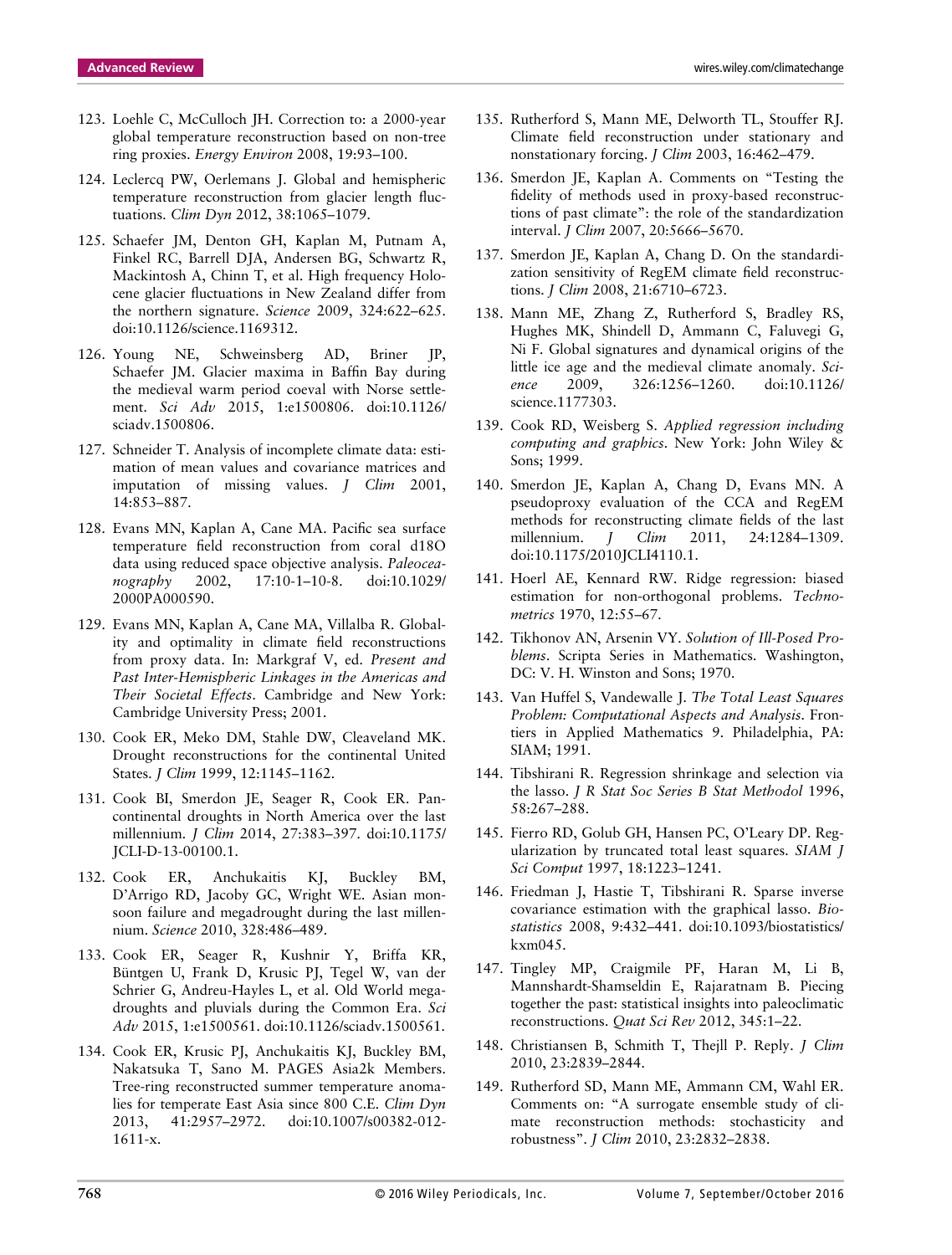- 150. Christiansen B, Schmith T, Thejll P. A surrogate ensemble study of climate reconstruction methods: stochasticity and robustness. *J Clim* 2009, 22:951–976. doi:[10.1175/2008JCLI2301.1.](http://dx.doi.org/10.1175/2008JCLI2301.1)
- 151. Smerdon JE, Kaplan A, Amrhein DE. Erroneous model field representations in multiple pseudoproxy studies: corrections and implications. *J Clim* 2010, 23:5548–5554.
- 152. Smerdon JE, Kaplan A, Amrhein DE. Reply to comment by Rutherford et al. on "Erroneous model field representations in multiple pseudoproxy studies: corrections and implications". *J Clim* 2013, 26:3485–3486.
- 153. Rutherford SD, Mann ME, Wahl E, Ammann C. Comments on "Erroneous model field representations in multiple pseudoproxy studies: corrections and implications.". *J Clim* 2013, 26:3482–3484. doi[:10.1175/JCLI-D-12-00065.1.](http://dx.doi.org/10.1175/JCLI-D-12-00065.1)
- 154. Delworth TL, Mann ME. Observed and simulated multidecadal variability in the Northern Hemisphere. *Clim Dyn* 2000, 16:661–676.
- 155. Goosse H, Guiot J, Mann ME, Dubinkina S, Sallaz-Damaz Y. The medieval climate anomaly in Europe: comparison of the summer and annual mean signals in two reconstructions and in simulations with data assimilation. *Glob Planet Change* 2012, 84–85:35–47.
- 156. Goosse H, Crespin E, Dubinkina S, Loutre M-F, Mann ME, Renssen H, Sallaz-Damaz Y, Shindell D. The role of forcing and internal dynamics in explaining the "Medieval Climate Anomaly". *Clim Dyn* 2012, 39:2847–2866.
- 157. Anchukaitis KJ, Buckley BM, Cook ER, Cook BI, D'Arrigo RD, Ammann CM. The influence of volcanic eruptions on the climate of the Asian monsoon region. *Geophys Res Lett* 2010, 37:L22703. doi[:10.1029/2010GL044843.](http://dx.doi.org/10.1029/2010GL044843)
- 158. Zhang Z, Mann ME, Cook ER. Alternative methods of proxy-based climate field reconstruction: application to summer drought over the conterminous United States back to AD 1700 from tree-ring data. *Holocene* 2004, 14:502–516.
- 159. Diaz H, Wahl E. Recent California water year precipitation deficits: a 440-year perspective. *J Clim* 2015, 28:4637–4652. doi:[10.1175/JCLI-D-14-00774.1](http://dx.doi.org/10.1175/JCLI-D-14-00774.1).
- 160. Riedwyl N, Kuttel M, Luterbacher J, Wanner H. Comparison of climate field reconstruction techniques: application to Europe. *Clim Dyn* 2009, 32:381–395.
- 161. Tingley MP, Huybers P. A Bayesian algorithm for reconstructing climate anomalies in space and time. Part I: development and applications to paleoclimate reconstruction problems. *J Clim* 2010, 23:2759–2781.
- 162. Tingley MP, Huybers P. A Bayesian algorithm for reconstructing climate anomalies in space and time.

Part II: comparison with the regularized expectation maximization algorithm. *J Clim* 2010, 23:2782–2800.

- 163. Annan JD, Hargreaves JC. Identification of climatic state with limited proxy data. *Clim Past* 2012, 8:1141–1151. doi[:10.5194/ cp-8-1141-2012.](http://dx.doi.org/10.5194/ cp-8-1141-2012)
- 164. Dannenberg MP, Wise EK. Performance of climate field reconstruction methods over multiple seasons and climate variables. *J Geophys Res Atmos* 2013, 118:9595–9610. doi:[10.1002/jgrd.50765](http://dx.doi.org/10.1002/jgrd.50765).
- 165. Steiger NJ, Hakim GJ, Steig EJ, Battisti DS, Roe GH. Assimilation of time-averaged pseudoproxies for climate reconstruction. *J Clim* 2014, 27:426–441.
- 166. Evans MN, Smerdon JE, Kaplan A, Tolwinski-Ward SE, González-Rouco JF. Climate field reconstruction uncertainty arising from multivariate and nonlinear properties of predictors. *Geophys Res Lett* 2014, 41:9127–9134. doi:[10.1002/2014GL062063.](http://dx.doi.org/10.1002/2014GL062063)
- 167. Smerdon JE, Coats S. *Ault TR*. Clim Dyn: Modeldependent spatial skill in pseudoproxy experiments testing climate field reconstruction methods for the Common Era; 2015, 2684. doi:[10.1007/s00382-015-](http://dx.doi.org/10.1007/s00382-015-2684-0) [2684-0](http://dx.doi.org/10.1007/s00382-015-2684-0).
- 168. Clement AC, Seager R, Cane MA, Zebiak SE. An ocean dynamical thermostat. *J Clim* 1996, 9:2190–2196.
- 169. Cook ER, Seager R, Cane MA, Stahle DW. North American drought: reconstructions, causes, and consequences. *Earth Sci Rev* 2007, 81:93–134. doi[:10.1016/j.earscirev.2006.12.002.](http://dx.doi.org/10.1016/j.earscirev.2006.12.002)
- 170. Cook BI, Cook ER, Smerdon JE, Seager R, Williams AP, Coats S, Stahle DW, Villanueva Diaz J. North American megadroughts in the Common Era: reconstructions and simulations, *WIRES Clim Change* 7:411–432.
- 171. Tierney JE, Abram NJ, Anchukaitis KJ, Evans MN, Giry C, Kilbourne KH, Saenger CP, Wu HC, Zinke J. Tropical sea-surface temperatures for the past four centuries reconstructed from coral archives. *Paleoceanography* 2015, 30:226–252. doi:[10.1002/](http://dx.doi.org/10.1002/2014PA002717) [2014PA002717.](http://dx.doi.org/10.1002/2014PA002717)
- 172. McGregor HV, Evans MN, Goosse H, Leduc G, Martrat B, Addison JA, Mortyn PG, Oppo DW, Seidenkrantz MS, Sicre MA, et al. Robust global ocean cooling trend for the pre-industrial Common Era. *Nat Geosci* 2015, 8:671–677. doi:[10.1038/](http://dx.doi.org/10.1038/ngeo2510) [ngeo2510.](http://dx.doi.org/10.1038/ngeo2510)
- 173. Neukom R, Gergis J, Karoly DJ, Wanner H, Curran M, Elbert J, González-Rouco F, Linsley BK, Moy AD, Mundo I, et al. Inter-hemispheric temperature variability over the past millennium. *Nat Clim Change* 2014, 4:362–367. doi:[10.1038/nclimate2174.](http://dx.doi.org/10.1038/nclimate2174)
- 174. Büntgen U, Frank D, Wilson R, Carrer M, Urbinati C, Esper J. Testing for tree-ring divergence in the European Alps. *Glob Change Biol* 2008, 14:2443–2453.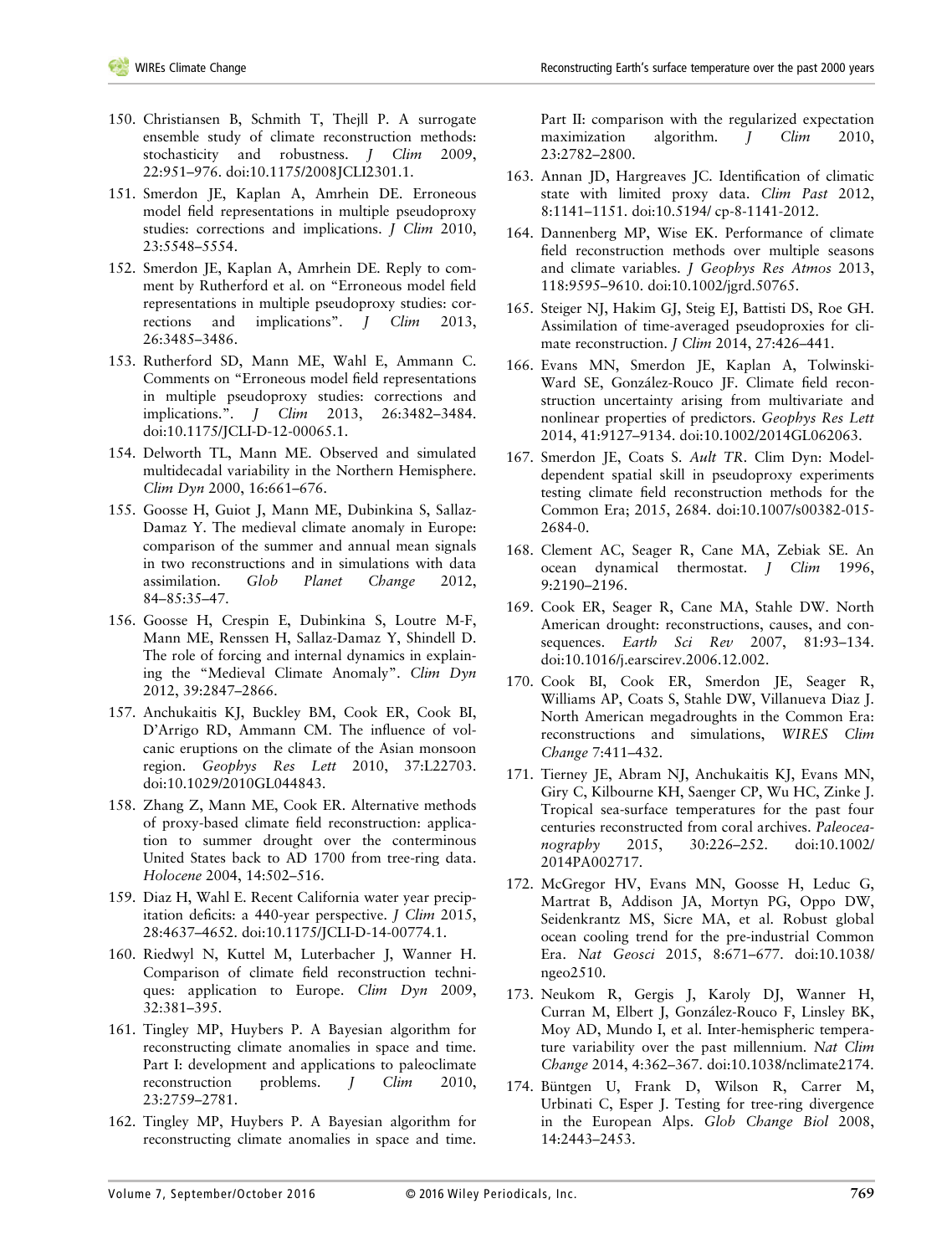- 175. Esper J, Frank D, Büntgen U, Verstege A, Hantemirov RM, Kirdyanov AV. Trends and uncertainties in Siberian indicators of 20th century warming. *Glob Change Biol* 2010, 16:386–398.
- 176. Bürger G. Comment on "The spatial extent of 20thcentury warmth in the context of the past 1200 years". *Science* 2007, 316:1844. doi:[10.1126/](http://dx.doi.org/10.1126/science.1140982) [science.1140982](http://dx.doi.org/10.1126/science.1140982).
- 177. Stevens MB, González-Rouco JF, Beltrami H. North American climate of the last millennium: underground temperatures and model comparison. *J Geophys Res* 2008, 113:F01008. doi:[10.1029/](http://dx.doi.org/10.1029/2006JF000705) [2006JF000705](http://dx.doi.org/10.1029/2006JF000705).
- 178. Evans MN, Reichert BK, Kaplan A, Anchukaitis KJ, Vaganov EA, Hughes MK, Cane MA. A forward modeling approach to paleoclimatic interpretation of tree-ring data. *J Geophys Res* 2006, 111:G03008. doi[:10.1029/2006JG000166.](http://dx.doi.org/10.1029/2006JG000166)
- 179. Evans MN, Tolwinski-Ward SE, Thompson DM, Anchukaitis KJ. Applications of proxy system modeling in high resolution paleoclimatology. *Quat Sci Rev* 2013, 76:16–28.
- 180. Anchukaitis KJ, Evans MN, Kaplan A, Vaganov EA, Hughes MK, Grissino-Mayer HD, Cane MA. Forward modeling of regional scale tree-ring patterns in the southeastern United States and the recent influence of summer drought. *Geophys Res Lett* 2006, 36:2419–2439. doi:[10.1029/2005GL025050](http://dx.doi.org/10.1029/2005GL025050).
- 181. Tolwinski-Ward SE, Evans MN, Hughes MK, Anchukaitis KJ. An efficient forward model of the climate controls on interannual variation in tree-ring width. *Clim Dyn* 2010. doi:[10.1007/s00382-010-](http://dx.doi.org/10.1007/s00382-010-0945-5) [0945-5](http://dx.doi.org/10.1007/s00382-010-0945-5).
- 182. Thompson DM, Ault TR, Evans MN, Cole JE, Emile-Geay J. Comparison of observed and simulated tropical trends using a forward model of coral d18O. *Geophys Res Lett* 2011, 38:L14706. doi:[10.1029/](http://dx.doi.org/10.1029/2011GL048224) [2011GL048224](http://dx.doi.org/10.1029/2011GL048224).
- 183. Schmidt GA, LeGrande AN, Hoffmann G. Water isotope expressions of intrinsic and forced variability in a coupled ocean–atmosphere model. *J Geophys Res* 2007, 112:D10103. doi[:10.1029/2006JD007781.](http://dx.doi.org/10.1029/2006JD007781)
- 184. Fairchild IJ, Tuckwell GW, Baker A, Tooth AF. Modelling of dripwater hydrology and hydrogeochemistry in a weakly karstified aquifer (Bath, UK): implications for climate change studies. *J Hydrol* 2006, 321:213–231.
- 185. Ault TR, Cole JE, Overpeck JT, Pederson GT, Meko DM. Assessing the risk of persistent drought using climate model simulations and paleoclimate data. *J Clim* 2013, 26:5863–5878. doi[:10.1175/JCLI-](http://dx.doi.org/10.1175/JCLI-D-11-00732.1)[D-11-00732.1](http://dx.doi.org/10.1175/JCLI-D-11-00732.1).
- 186. Franke J, Frank D, Raible CC, Esper J, Brönnimann S. Spectral biases in tree-ring climate proxies. *Nat Clim Change* 2013, 3:360–364.
- 187. Mann M, Fuentes J, Rutherford S. Underestimation of volcanic cooling in tree-ring-based reconstructions of hemispheric temperatures. *Nat Geosci* 2012, 5:202–205.
- 188. Anchukaitis K, Breitenmoser P, Briffa K, Buchwal A, Büntgen U, Cook E, D'Arrigo R, Esper J, Evans M, Frank D, et al. Tree rings and volcanic cooling. *Nat Geosci* 2012, 5:836–837. doi:[10.1038/ngeo1645.](http://dx.doi.org/10.1038/ngeo1645)
- 189. D'Arrigo R, Wilson R, Anchukaitis K. Volcanic cooling signal in tree-ring temperature records for the past millennium. *J Geophys Res-Atmos* 2013, 118:9000–9010. doi:[10.1002/jgrd.50692](http://dx.doi.org/10.1002/jgrd.50692).
- 190. Esper J, Schneider L, Smerdon J, Schöne B, Büntgen U. Signals and memory in tree-ring width and density data. *Dendrochronologia* 2015, 35:62–70.
- 191. Stoffel M, Khodri M, Corona C, Guillet S, Poulain V, Bekki S, Guiot J, Luckman B, Oppenheimer C, Lebas N, et al. Estimates of volcanic-induced cooling in the Northern Hemisphere over the past 1,500 years. *Nat Geosci* 2015, 8:784–788. doi[:10.1038/ngeo2526](http://dx.doi.org/10.1038/ngeo2526).
- 192. Pretis, F, Schneider L, Smerdon JE, Hendry D. Detecting volcanic eruptions in temperature reconstructions by designed break-indicator saturation, *J Econ Surv*. In press, doi: [10.1111/joes.12148.](http://dx.doi.org/10.1111/joes.12148)
- 193. Stein ML. Editorial. *Ann Appl Stat* 2011, 5:1–4.
- 194. Li B, Nychka DW, Ammann CM. The value of multiproxy reconstruction of past climate. *J Am Stat Assoc* 2010, 105:883–895. doi:[10.1198/jasa.2010.ap09379.](http://dx.doi.org/10.1198/jasa.2010.ap09379)
- 195. Widmann M, Goosse H, van der Schrier G, Schnur R, Barkmeijer J. Using data assimilation to study extratropical Northern Hemisphere climate over the last millennium. *Clim Past* 2010, 6:627–644.
- 196. Pauling A, Luterbacher J, Wanner H. Evaluation of proxies for European and North Atlantic temperature field reconstructions. *Geophys Res Lett* 2003, 30:1787. doi:[10.1029/2003GL017589](http://dx.doi.org/10.1029/2003GL017589).
- 197. Coats S, Smerdon JE, Seager R, Cook BI, González-Rouco JF. Megadroughts in Southwest North America in millennium-length ECHO-G simulations and their comparison to proxy drought reconstructions. *J Clim* 2013, 26:7635–7649. doi:[10.1175/JCLI-D-](http://dx.doi.org/10.1175/JCLI-D-12-00603.1)[12-00603.1.](http://dx.doi.org/10.1175/JCLI-D-12-00603.1)
- 198. Coats S, Smerdon JE, Cook BI, Seager R. Are simulated megadroughts in the North American southwest forced? *J Clim* 2015, 28:124–142. doi:[10.1175/JCLI-](http://dx.doi.org/10.1175/JCLI-D-14-00071)[D-14-00071](http://dx.doi.org/10.1175/JCLI-D-14-00071).
- 199. Coats S, Cook BI, Smerdon JE, Seager R. North American pan-continental droughts in model simulations of the last millennium. *J Clim* 2015, 28:2025–2043.
- 200. Coats S, Smerdon JE, Seager R, Griffin D, Cook BI. Winter-to-summer precipitation phasing in southwestern North America: a multi-century perspective